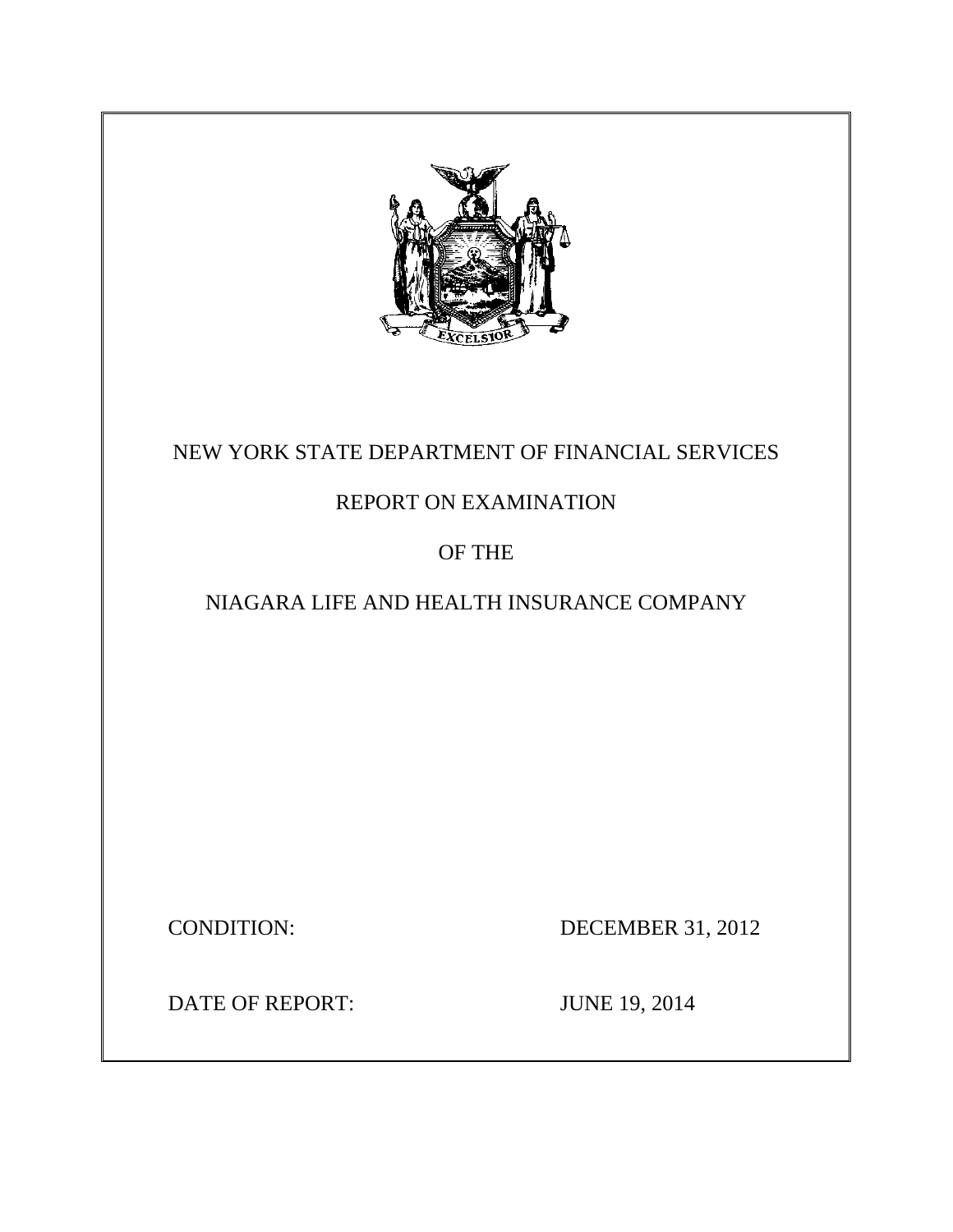## NEW YORK STATE DEPARTMENT OF FINANCIAL SERVICES

### REPORT ON EXAMINATION

### OF THE

## NIAGARA LIFE AND HEALTH INSURANCE COMPANY

## AS OF

## DECEMBER 31, 2012

DATE OF REPORT: JUNE 19, 2014

EXAMINER: EXAMINER: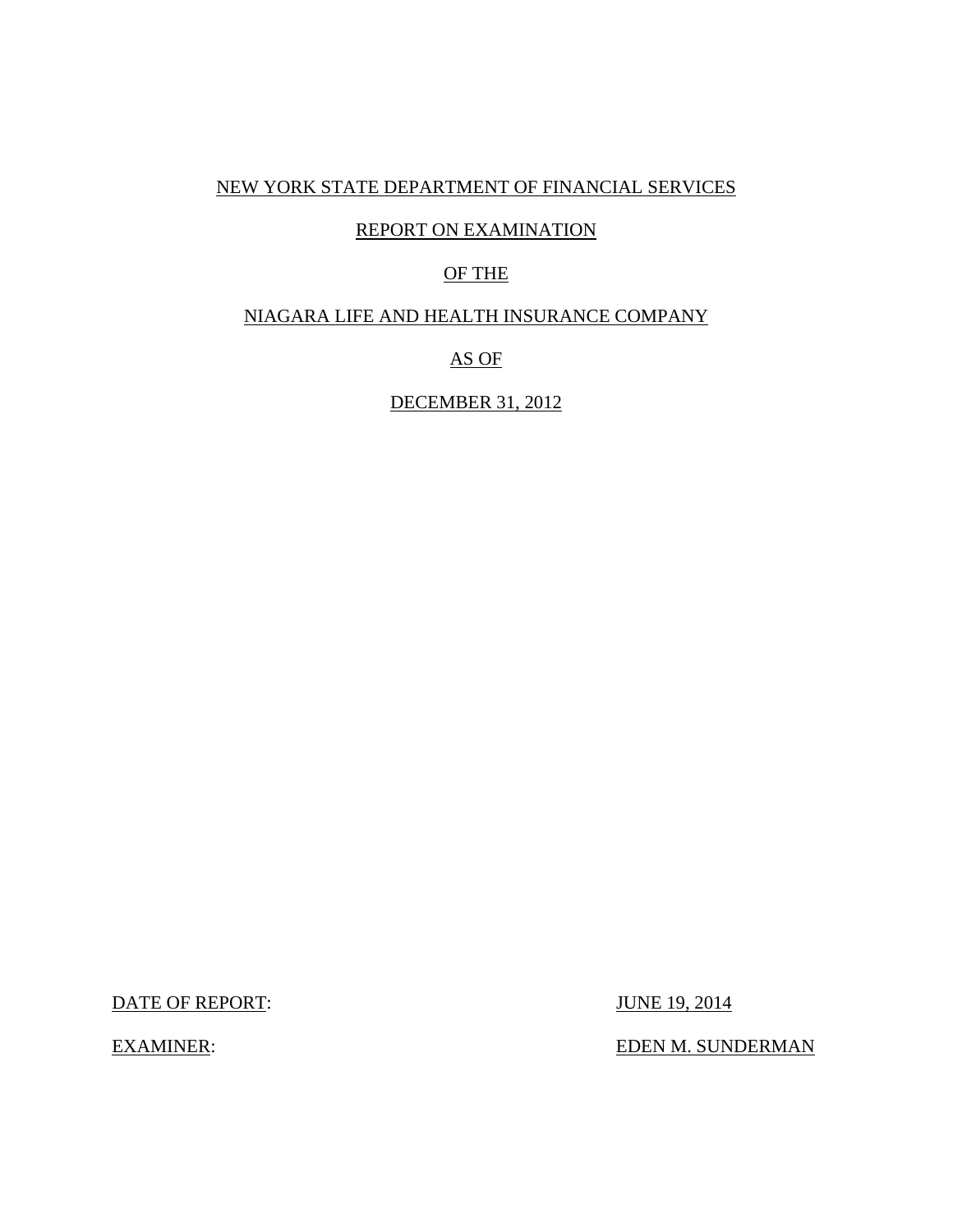## TABLE OF CONTENTS

| <b>ITEM</b> |                                     | PAGE NO.       |
|-------------|-------------------------------------|----------------|
| 1.          | Executive summary                   | $\overline{2}$ |
| 2.          | Scope of examination                | 3              |
| 3.          | Description of Company              | 5              |
|             | A. History                          | 5              |
|             | B. Holding company                  | 5              |
|             | C. Organizational chart             | 6              |
|             | D. Service agreements               | 7              |
|             | E. Management                       | 10             |
| 4.          | Territory and plan of operations    | 15             |
|             | A. Statutory and special deposits   | 15             |
|             | <b>B.</b> Direct operations         | 16             |
|             | C. Reinsurance                      | 16             |
| 5.          | Significant operating results       | 17             |
| 6.          | <b>Financial statements</b>         | 19             |
|             | A. Independent accountants          | 19             |
|             | <b>B.</b> Net admitted assets       | 19             |
|             | C. Liabilities, capital and surplus | 20             |
|             | D. Condensed summary of operations  | 21             |
|             | E. Capital and surplus account      | 22             |
| 7.          | Market conduct activities           | 23             |
|             | A. Advertising and sales activities | 23             |
|             | B. Underwriting and policy forms    | 23             |
|             | C. Treatment of policyholders       | 24             |
| 8.          | Internal audit                      | 27             |
| 9.          | Electronic records                  | 30             |
| 10.         | Summary and conclusions             | 31             |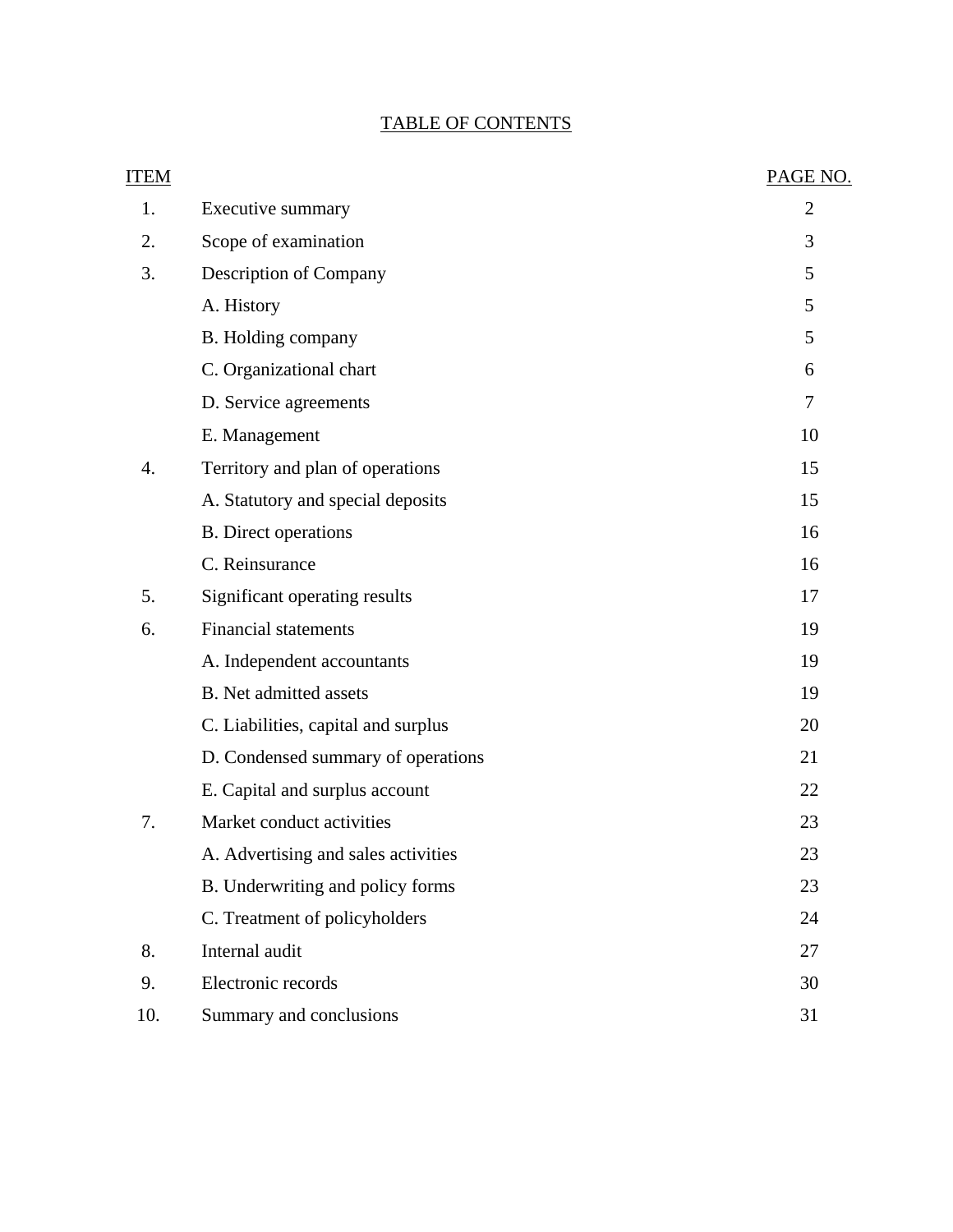

## NEW YORK STATE NEW YORK STATE<br>DEPARTMENT of FINANCIAL SERVICES

Andrew M. Cuomo **Benjamin M. Lawsky** Governor Superintendent Superintendent Superintendent Superintendent Superintendent Superintendent Superintendent Superintendent Superintendent Superintendent Superintendent Superintendent Superintendent Superintendent Sup

May 22, 2014

Honorable Benjamin M. Lawsky Superintendent of Financial Services New York, New York 10004

Sir:

In accordance with instructions contained in Appointment No. 30983, dated February 28, 2013 and annexed hereto, an examination has been made into the condition and affairs of Niagara Life and Health Insurance Company, hereinafter referred to as "the Company," at its home office located at 300 Corporate Parkway, Suite 200, Amherst, New York 14226.

Wherever "Department" appears in this report, it refers to the New York State Department of Financial Services.

The report indicating the results of this examination is respectfully submitted.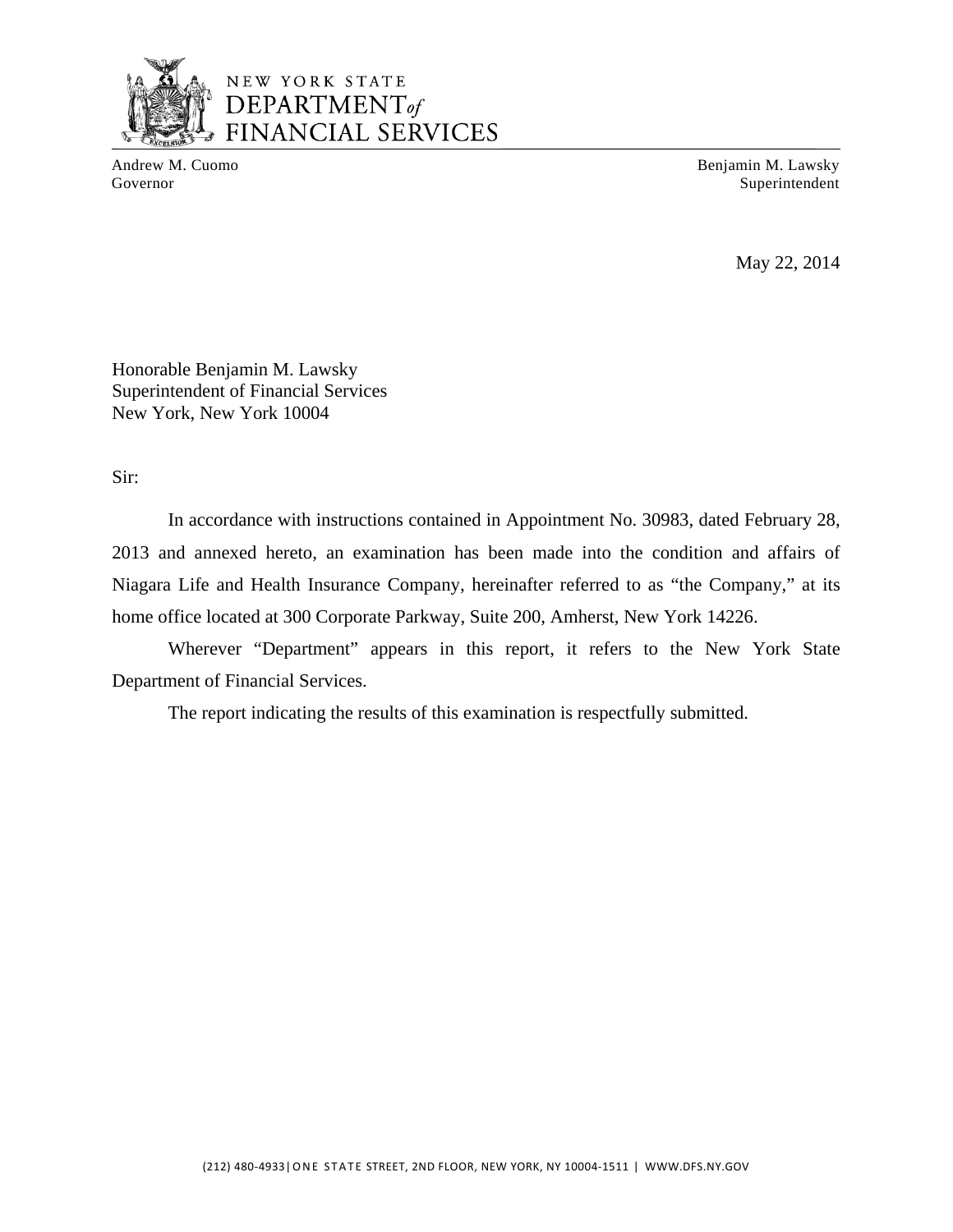### 1. EXECUTIVE SUMMARY

<span id="page-4-0"></span>The material violations and recommendation contained in this report are summarized below.

- The Company violated Section 3201(b)(1) of the New York Insurance Law by using a policy forms that were not approved by the Department for use in New York. (See Section7B of this report)
- The Company violated Section  $3204(a)(1)$  of the New York Insurance Law by failing to deliver a policy containing the entire contract between the group and the insurer. (See Section7B of this report)
- The Company violated Section  $3221(a)(6)$  of the New York Insurance Law by failing to deliver to the groups, for delivery to each covered student, a certificate setting forth, in summary form, a statement of the essential features of the insurance coverage. (See Section7B of this report)
- The Company violated Section 3234(b)(7) of the New York Insurance Law by failing to provide the time limit, place and manner in which an appeal of a denial of benefits must be brought under the policy or certificate and a notification that failure to comply with such requirements may lead to forfeiture of a consumer's right to challenge a denial or rejection. (See Section7C of this report)
- The examiner recommends that the Company develop and implement effective procedures to ensure that it can produce policy level detail that can be reconciled to the various policy exhibits reported in the Company's filed annual statements. (See Section 9 of this report)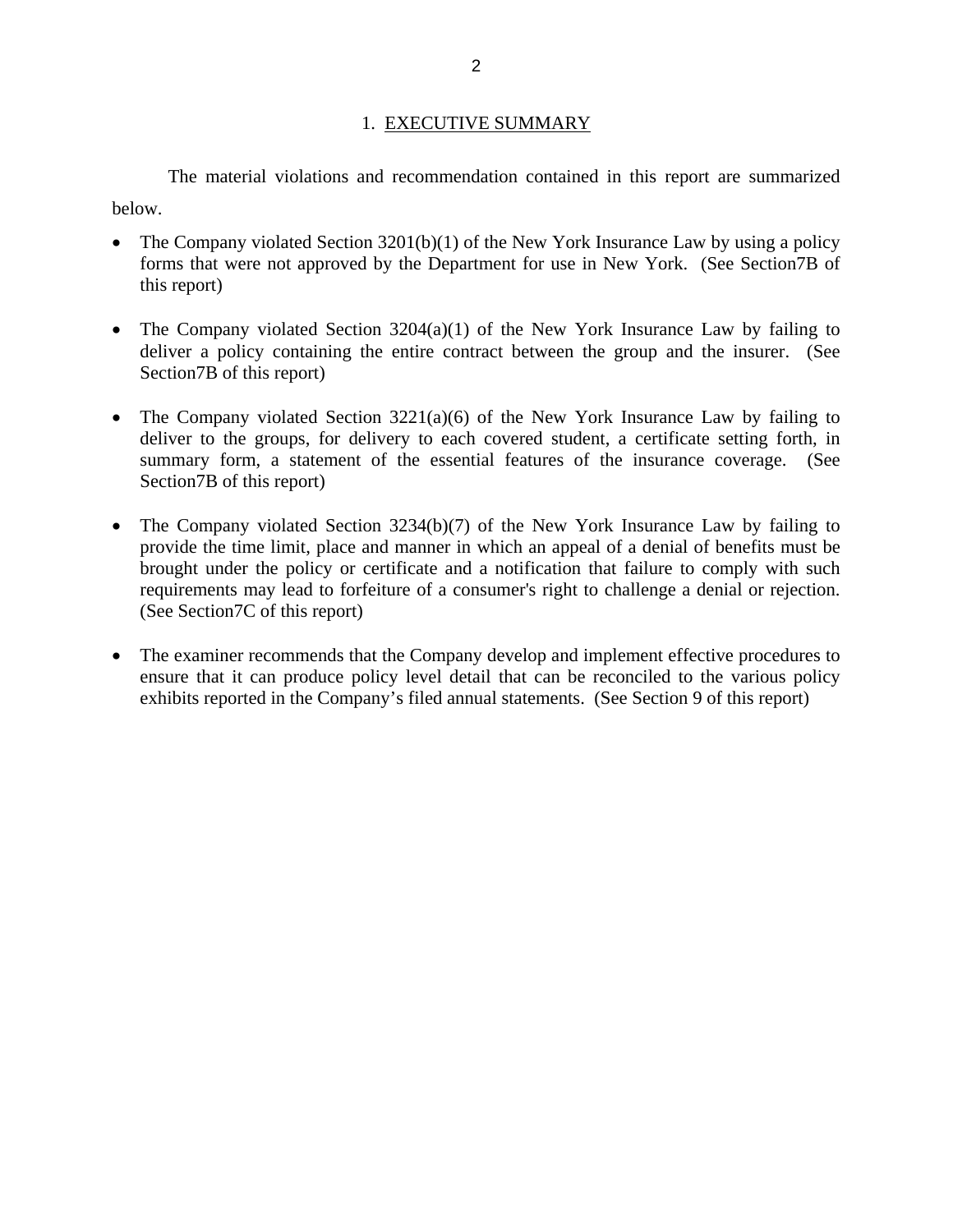#### 2. SCOPE OF EXAMINATION

<span id="page-5-0"></span>The examination of the Company was a full scope examination as defined in the *NAIC Financial Condition Examiners Handbook, 2013 Edition* (the "Handbook"). The examination covers the three-year period from January 1, 2010 through December 31, 2012. The examination was conducted observing the guidelines and procedures in the Handbook and, where deemed appropriate by the examiner, transactions occurring subsequent to December 31, 2012 but prior to the date of this report (i.e., the completion date of the examination) were also reviewed.

In the course of the examination, a review was also made of the manner in which the Company conducts its business and fulfills its contractual obligations to policyholders and claimants. The results of this review are contained in item 7 of this report.

The examination was conducted on a risk focused basis in accordance with the provisions of the Handbook published by the National Association of Insurance Commissioners ("NAIC"). The Handbook guidance provides for the establishment of an examination plan based on the examiner's assessment of risk in the insurer's operations and utilizing that evaluation in formulating the nature and extent of the examination. The examiner planned and performed the examination to evaluate the current financial condition as well as identify prospective risks that may threaten the future solvency of the insurer. The examiner identified key processes, assessed the risks within those processes and evaluated the internal control systems and procedures used to mitigate those risks. The examination also included assessing the principles used and significant estimates made by management, evaluating the overall financial statement presentation, and determining management's compliance with New York statutes, Department guidelines, Statutory Accounting Principles as adopted by the Department, and NYS annual statement instructions.

Information about the Company's organizational structure, business approach and control environment were utilized to develop the examination approach. The Company's risks and management activities were evaluated incorporating the NAIC's nine branded risk categories. These categories are as follows:

- Pricing/Underwriting
- Reserving
- Operational
- Strategic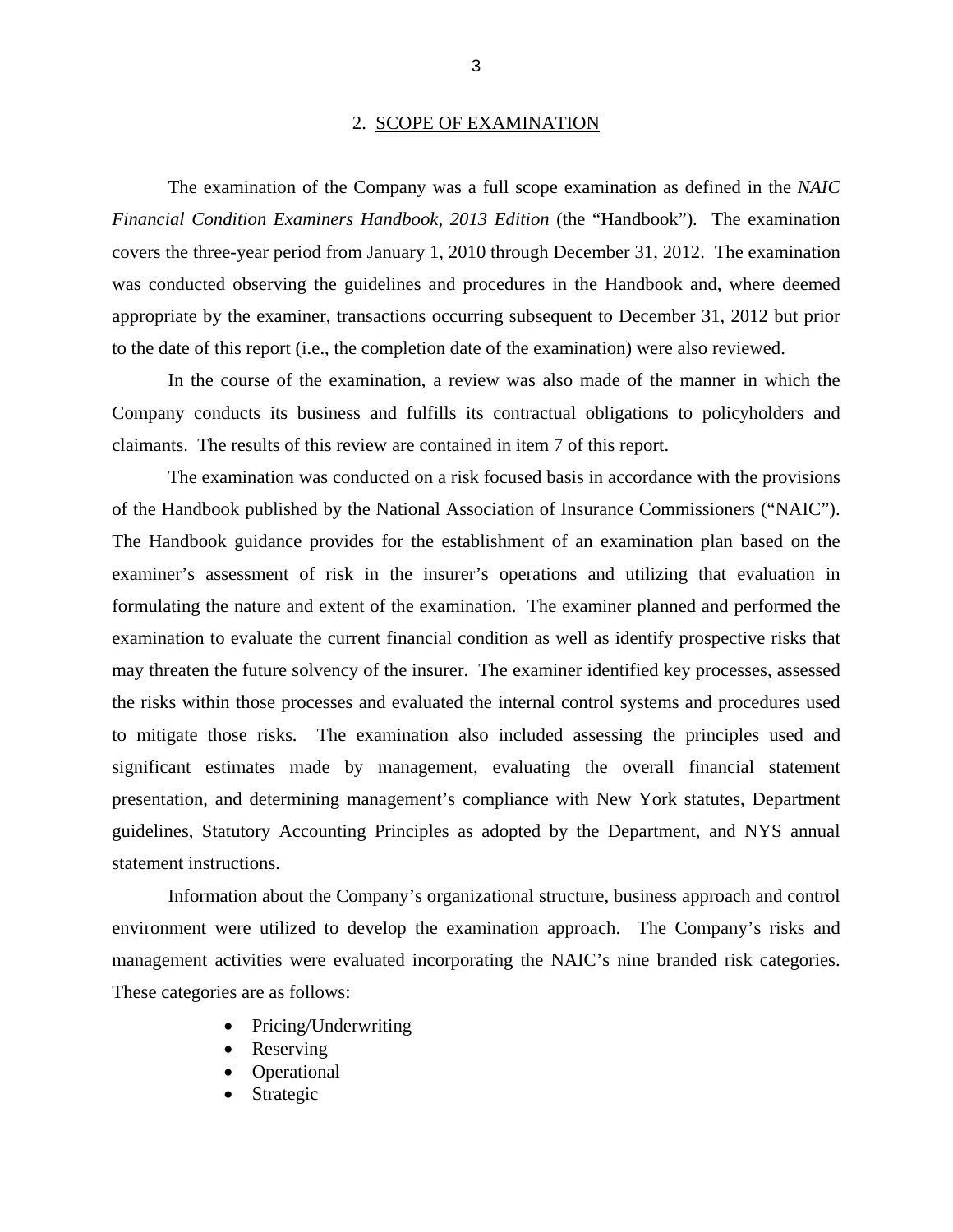- Credit
- Market
- Liquidity
- Legal
- Reputational

The Company was audited annually, for the years 2010 through 2012, by the accounting firm of Deloitte & Touche LLP. The Company received an unqualified opinion in all years. Certain audit workpapers of the accounting firm were reviewed and relied upon in conjunction with this examination.

The Company does not have an internal audit department (See item 8 of this report). The Company's ultimate parent, Blue Cross Blue Shield of South Carolina ("BCBSSC") is subject to the NAIC's Model Audit Rule ("MAR") which requires all insurance companies exceeding an annual premium threshold of \$500 million to issue management's report on the effectiveness of internal control over financial reporting. For processes that were performed by BCBSSC, the Company provided and the examiner utilized the MAR workpapers. The key MAR processes performed by BCBSSC for the Company included investment/treasury, cost and budgeting, and taxation.

The examiner reviewed the prior report on examination which did not contain any violations, recommendations or comments.

This report on examination is confined to financial statements and comments on those matters which involve departure from laws, regulations or rules, or which require explanation or description.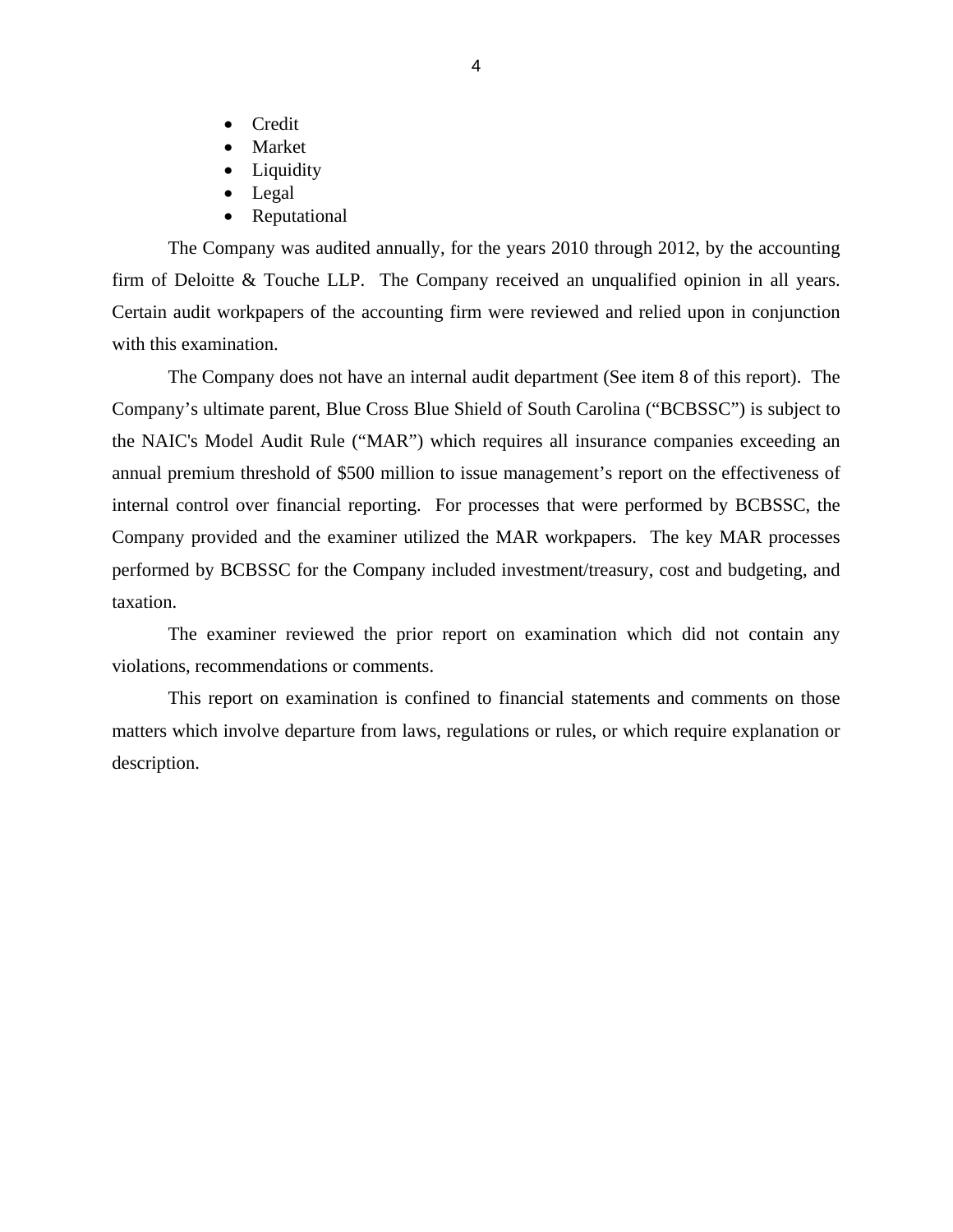#### 3. DESCRIPTION OF COMPANY

#### <span id="page-7-0"></span>A. History

The Company was incorporated as a stock life insurance company under the laws of the State of New York on October 24, 2000 and was licensed and commenced business on July 21, 2005 as Forethought Life Insurance Company of New York ("FLICNY"). Initial resources of \$6,250,000, consisting of common capital stock of \$2,000,000 and paid in and contributed surplus of \$4,250,000 were provided through the sale of 400 shares of common stock, with a par value of \$5,000 each, for approximately \$15,625 a share. The ultimate parent of the Company was Forethought Financial Group, Inc. ("FFG").

On June 29, 2007, the Department approved an application for acquisition of control of FFG, including the Company, by Century Capital Partners III, L.P., a private equity fund, and a number of affiliated entities, as well as several individuals.

insurance company, and BCBSSC. Companion is a wholly owned subsidiary of BCBSSC. On September 9, 2009, the Department approved an application for acquisition of control of FLICNY by Companion Life Insurance Company ("Companion"), a South Carolina stock life Companion acquired all of the issued and outstanding common shares of the Company from the Company's direct parent, Forethought Life Insurance Company ("FLIC"), an Indiana corporation for the payment of the sum of the aggregate amount of the Company's capital and surplus, which was \$300,000. When the Company was acquired by Companion, it had no policies in force.

On October 20, 2009, the Company's name was changed to its current name.

In November 2010, Companion made an investment in the Company through a cash contribution in the amount of \$300,000. Capital and paid in and contributed surplus were \$2,000,000 and \$4,578,190, respectively, as of December 31, 2012.

#### B. Holding Company

The Company is a wholly owned subsidiary of Companion, a South Carolina stock life insurance company, which is in turn a wholly owned subsidiary of BCBSSC, a South Carolina mutual insurance company that provides health insurance, health benefits administration and government program services to the State of South Carolina Employee Health Plan and the Department of Defense. In addition, BCBSSC provides life insurance, property and casualty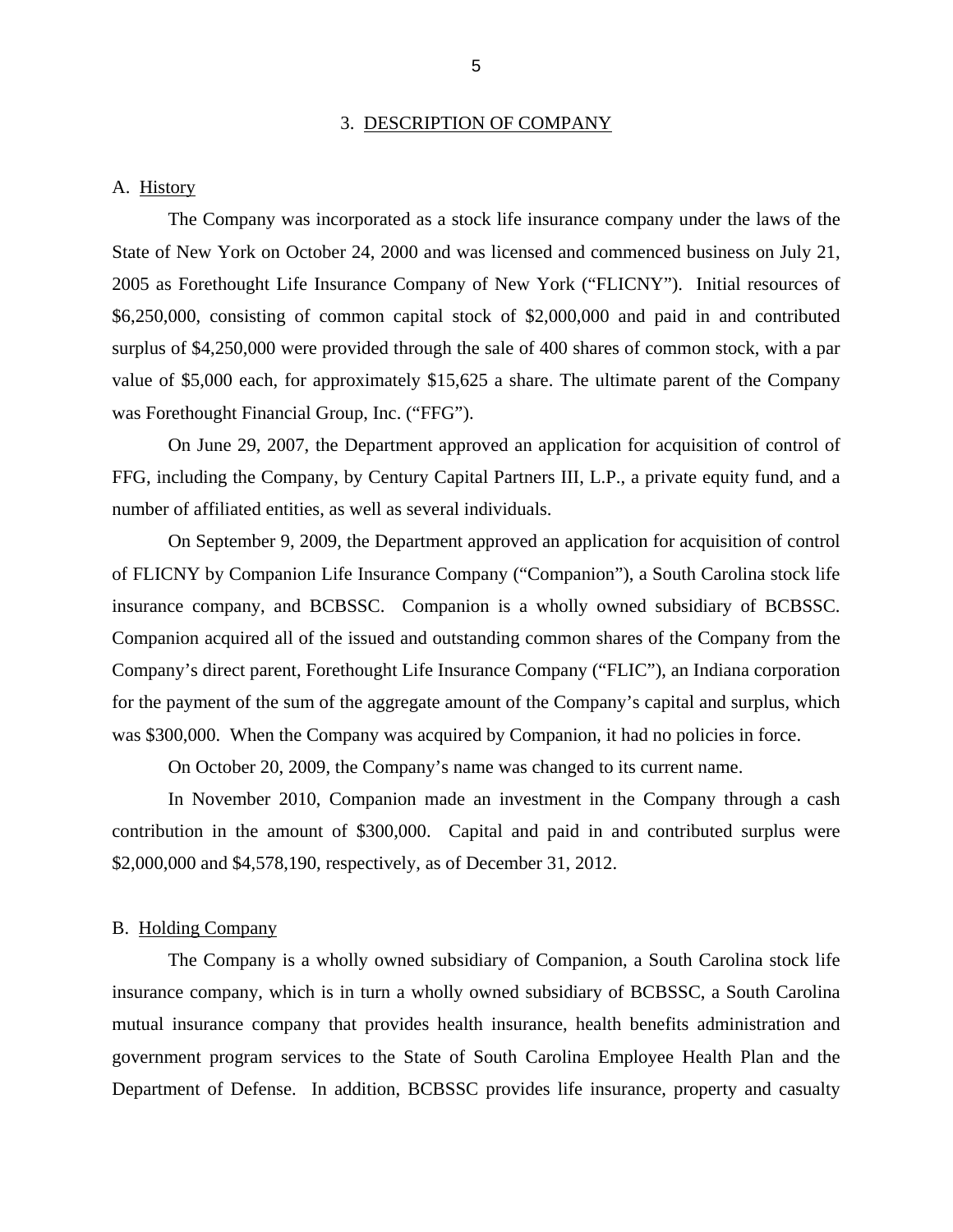<span id="page-8-0"></span>insurance, information technology and investment management services through its subsidiaries. BCBSSC is the Company's ultimate parent.

### C. Organizational Chart

An organization chart reflecting the relationship between the Company and significant entities in its holding company system as of December 31, 2012 follows:

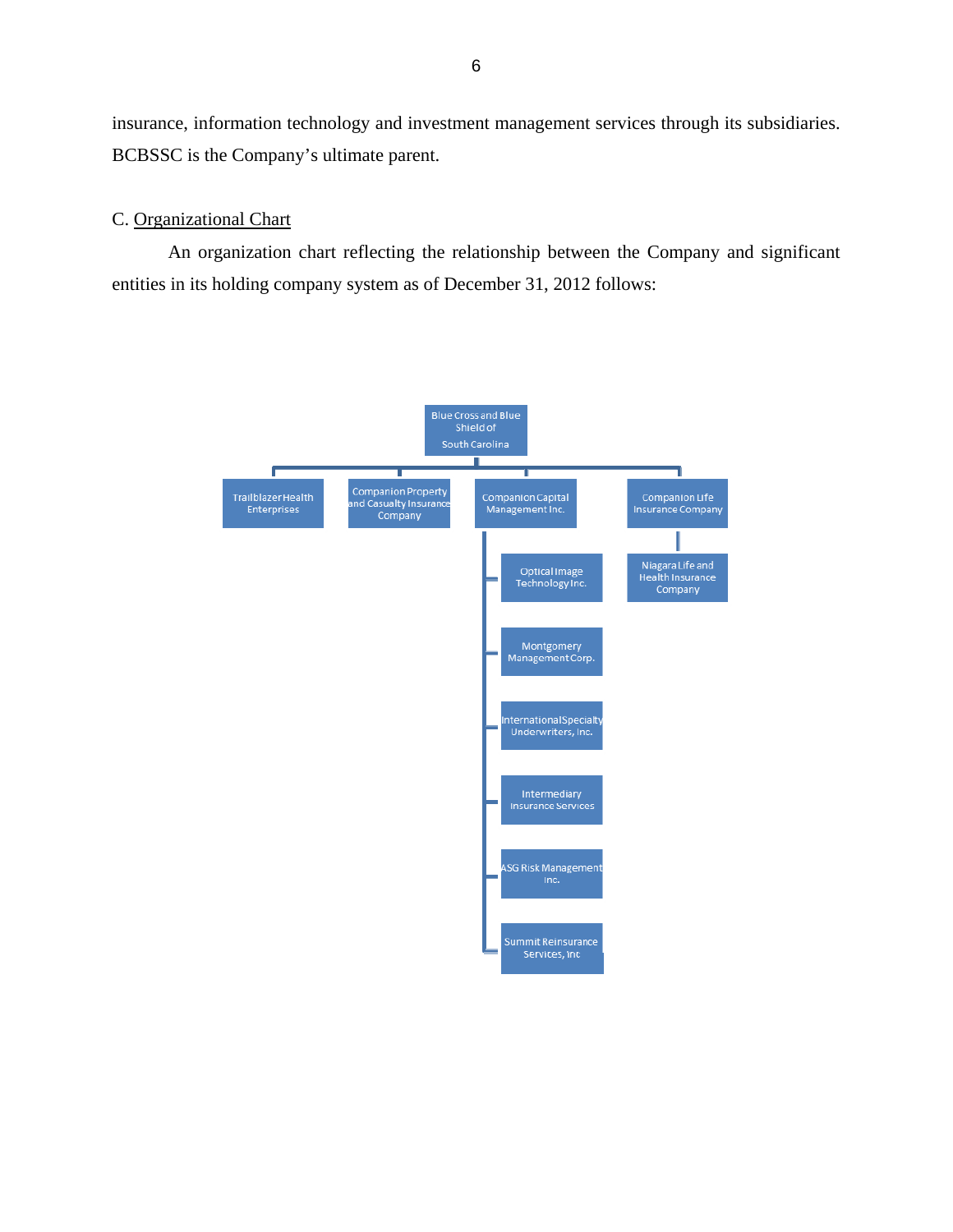## D. Service Agreements

The Company had four service agreements in effect with affiliates during the examination period.

| Date<br>of Service(s)<br>Service(s)<br>$(Express)*For$<br>Agreement<br>of<br>and<br>Service(s)<br>Covered<br>Each Year of the<br>Examination<br>Department<br>File Number<br>12/01/10<br>Service<br>Companion<br>The<br>Administrative,<br>2010-\$<br>$\boldsymbol{0}$<br>underwriting,<br>$2011 - $$<br>Company<br>$\Omega$<br>Agreement<br>compliance,<br>2012-\$ $(6,557)$<br>accounting and<br>Department<br>File No.<br>actuarial,<br>43852<br>marketing,<br>communications,<br>and claims<br>processing.<br>04/01/13<br>Service<br><b>BCBSSC</b><br>The<br>2010-\$ (61,480)<br>General<br>administrative<br>$2011 - $ (57,060)$<br>Company<br>Agreement<br>services:<br>2012-\$ (43,477)<br>Department<br>telephone and<br>File No.<br>data lines, access<br>46898<br>to electronic<br>databases, IT and<br>technical<br>support, human<br>resources, tax<br>filing and<br>reporting,<br>employee<br>oversight,<br>facilities, audit | Type of | Effective | Provider(s) | Recipient | Specific | Income/ |
|--------------------------------------------------------------------------------------------------------------------------------------------------------------------------------------------------------------------------------------------------------------------------------------------------------------------------------------------------------------------------------------------------------------------------------------------------------------------------------------------------------------------------------------------------------------------------------------------------------------------------------------------------------------------------------------------------------------------------------------------------------------------------------------------------------------------------------------------------------------------------------------------------------------------------------------------|---------|-----------|-------------|-----------|----------|---------|
|                                                                                                                                                                                                                                                                                                                                                                                                                                                                                                                                                                                                                                                                                                                                                                                                                                                                                                                                            |         |           |             |           |          |         |
|                                                                                                                                                                                                                                                                                                                                                                                                                                                                                                                                                                                                                                                                                                                                                                                                                                                                                                                                            |         |           |             |           |          |         |
|                                                                                                                                                                                                                                                                                                                                                                                                                                                                                                                                                                                                                                                                                                                                                                                                                                                                                                                                            |         |           |             |           |          |         |
|                                                                                                                                                                                                                                                                                                                                                                                                                                                                                                                                                                                                                                                                                                                                                                                                                                                                                                                                            |         |           |             |           |          |         |
|                                                                                                                                                                                                                                                                                                                                                                                                                                                                                                                                                                                                                                                                                                                                                                                                                                                                                                                                            |         |           |             |           |          |         |
|                                                                                                                                                                                                                                                                                                                                                                                                                                                                                                                                                                                                                                                                                                                                                                                                                                                                                                                                            |         |           |             |           |          |         |
|                                                                                                                                                                                                                                                                                                                                                                                                                                                                                                                                                                                                                                                                                                                                                                                                                                                                                                                                            |         |           |             |           |          |         |
|                                                                                                                                                                                                                                                                                                                                                                                                                                                                                                                                                                                                                                                                                                                                                                                                                                                                                                                                            |         |           |             |           |          |         |
|                                                                                                                                                                                                                                                                                                                                                                                                                                                                                                                                                                                                                                                                                                                                                                                                                                                                                                                                            |         |           |             |           |          |         |
|                                                                                                                                                                                                                                                                                                                                                                                                                                                                                                                                                                                                                                                                                                                                                                                                                                                                                                                                            |         |           |             |           |          |         |
|                                                                                                                                                                                                                                                                                                                                                                                                                                                                                                                                                                                                                                                                                                                                                                                                                                                                                                                                            |         |           |             |           |          |         |
|                                                                                                                                                                                                                                                                                                                                                                                                                                                                                                                                                                                                                                                                                                                                                                                                                                                                                                                                            |         |           |             |           |          |         |
|                                                                                                                                                                                                                                                                                                                                                                                                                                                                                                                                                                                                                                                                                                                                                                                                                                                                                                                                            |         |           |             |           |          |         |
|                                                                                                                                                                                                                                                                                                                                                                                                                                                                                                                                                                                                                                                                                                                                                                                                                                                                                                                                            |         |           |             |           |          |         |
|                                                                                                                                                                                                                                                                                                                                                                                                                                                                                                                                                                                                                                                                                                                                                                                                                                                                                                                                            |         |           |             |           |          |         |
|                                                                                                                                                                                                                                                                                                                                                                                                                                                                                                                                                                                                                                                                                                                                                                                                                                                                                                                                            |         |           |             |           |          |         |
|                                                                                                                                                                                                                                                                                                                                                                                                                                                                                                                                                                                                                                                                                                                                                                                                                                                                                                                                            |         |           |             |           |          |         |
|                                                                                                                                                                                                                                                                                                                                                                                                                                                                                                                                                                                                                                                                                                                                                                                                                                                                                                                                            |         |           |             |           |          |         |
|                                                                                                                                                                                                                                                                                                                                                                                                                                                                                                                                                                                                                                                                                                                                                                                                                                                                                                                                            |         |           |             |           |          |         |
|                                                                                                                                                                                                                                                                                                                                                                                                                                                                                                                                                                                                                                                                                                                                                                                                                                                                                                                                            |         |           |             |           |          |         |
|                                                                                                                                                                                                                                                                                                                                                                                                                                                                                                                                                                                                                                                                                                                                                                                                                                                                                                                                            |         |           |             |           |          |         |
|                                                                                                                                                                                                                                                                                                                                                                                                                                                                                                                                                                                                                                                                                                                                                                                                                                                                                                                                            |         |           |             |           |          |         |
|                                                                                                                                                                                                                                                                                                                                                                                                                                                                                                                                                                                                                                                                                                                                                                                                                                                                                                                                            |         |           |             |           |          |         |
|                                                                                                                                                                                                                                                                                                                                                                                                                                                                                                                                                                                                                                                                                                                                                                                                                                                                                                                                            |         |           |             |           |          |         |
|                                                                                                                                                                                                                                                                                                                                                                                                                                                                                                                                                                                                                                                                                                                                                                                                                                                                                                                                            |         |           |             |           |          |         |
|                                                                                                                                                                                                                                                                                                                                                                                                                                                                                                                                                                                                                                                                                                                                                                                                                                                                                                                                            |         |           |             |           |          |         |
|                                                                                                                                                                                                                                                                                                                                                                                                                                                                                                                                                                                                                                                                                                                                                                                                                                                                                                                                            |         |           |             |           |          |         |
| services.                                                                                                                                                                                                                                                                                                                                                                                                                                                                                                                                                                                                                                                                                                                                                                                                                                                                                                                                  |         |           |             |           |          |         |
|                                                                                                                                                                                                                                                                                                                                                                                                                                                                                                                                                                                                                                                                                                                                                                                                                                                                                                                                            |         |           |             |           |          |         |
|                                                                                                                                                                                                                                                                                                                                                                                                                                                                                                                                                                                                                                                                                                                                                                                                                                                                                                                                            |         |           |             |           |          |         |
|                                                                                                                                                                                                                                                                                                                                                                                                                                                                                                                                                                                                                                                                                                                                                                                                                                                                                                                                            |         |           |             |           |          |         |
|                                                                                                                                                                                                                                                                                                                                                                                                                                                                                                                                                                                                                                                                                                                                                                                                                                                                                                                                            |         |           |             |           |          |         |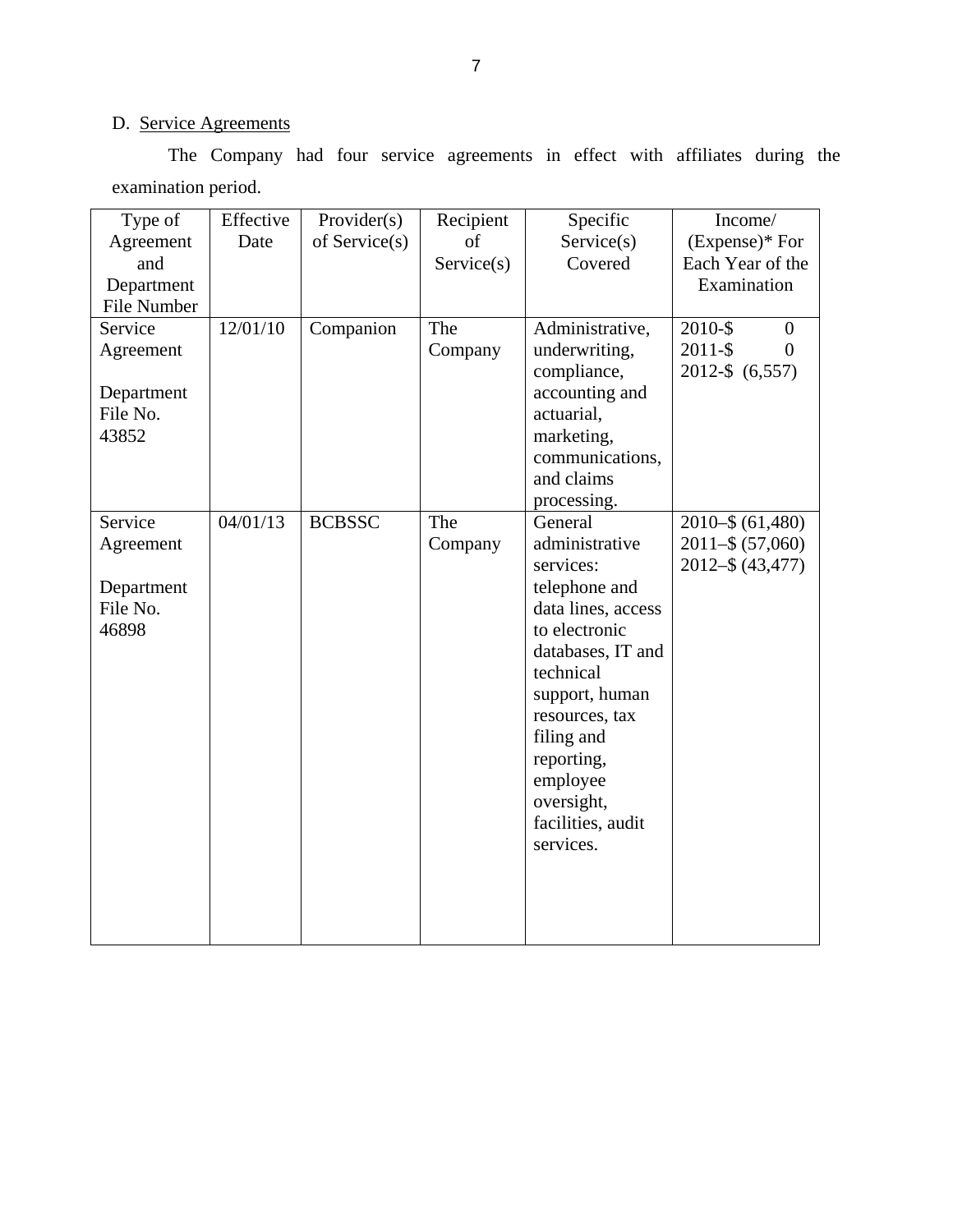| Type of      | Effective | Provider(s)      | Recipient  | Specific          | Income/               |
|--------------|-----------|------------------|------------|-------------------|-----------------------|
| Agreement    | Date      | of Service $(s)$ | of         | Service(s)        | $(Express)*$ For      |
| and          |           |                  | Service(s) | Covered           | Each Year of the      |
| Department   |           |                  |            |                   | Examination           |
| File Number  |           |                  |            |                   |                       |
| Investment   | 05/01/13  | <b>BCBSSC</b>    | The        | Investment        | 2010-\$<br>$\theta$   |
| Management   |           |                  | Company    | accounting        | 134<br>$2011 - $$     |
| Agreement    |           |                  |            | services and      | $2012 - $$<br>(5,008) |
|              |           |                  |            | treasury and cash |                       |
| Department   |           |                  |            | management        |                       |
| File No.     |           |                  |            | functions.        |                       |
| 47238        |           |                  |            |                   |                       |
| Managing     | 03/01/13  | International    | The        | Solicitation of   | $2010 - $$<br>0       |
| General      |           | Specialty        | Company    | insurance,        | $2011 - 5(26,030)$    |
| Underwriting |           | Underwriters     |            | advertisements,   | $2012 - $(118, 815)$  |
| Agreement    |           | Inc. $("ISU")$   |            | compliance,       |                       |
|              |           |                  |            | benefits, rates   |                       |
| Department   |           |                  |            | and reinsurance,  |                       |
| File No.     |           |                  |            | underwriting      |                       |
| 46735        |           |                  |            | guidelines, issue |                       |
|              |           |                  |            | policies premium  |                       |
|              |           |                  |            | collection and    |                       |
|              |           |                  |            | distribution.     |                       |

\* Amount of Income or (Expense) Incurred by the Company

The Company is not party to a tax allocation agreement with any of its affiliates.

Section 1505 of the New York Insurance Law states, in part:

" . . . (d) The following transactions between a domestic controlled insurer and any person in its holding company system may not be entered into unless the insurer has notified the superintendent in writing of its intention to enter into any such transaction at least thirty days prior thereto, or such shorter period as he may permit, and he has not disapproved it within such period:

(1) sales, purchases, exchanges, loans or extensions of credit, or investments, involving more than one-half of one percent but less than five percent of the insurer's admitted assets at last year-end . . .

(3) rendering of services on a regular or systematic basis . . ."

In November 2010, Companion made an investment in the Company in the amount of \$300,000 through a cash contribution. The Company did not notify the Superintendent of this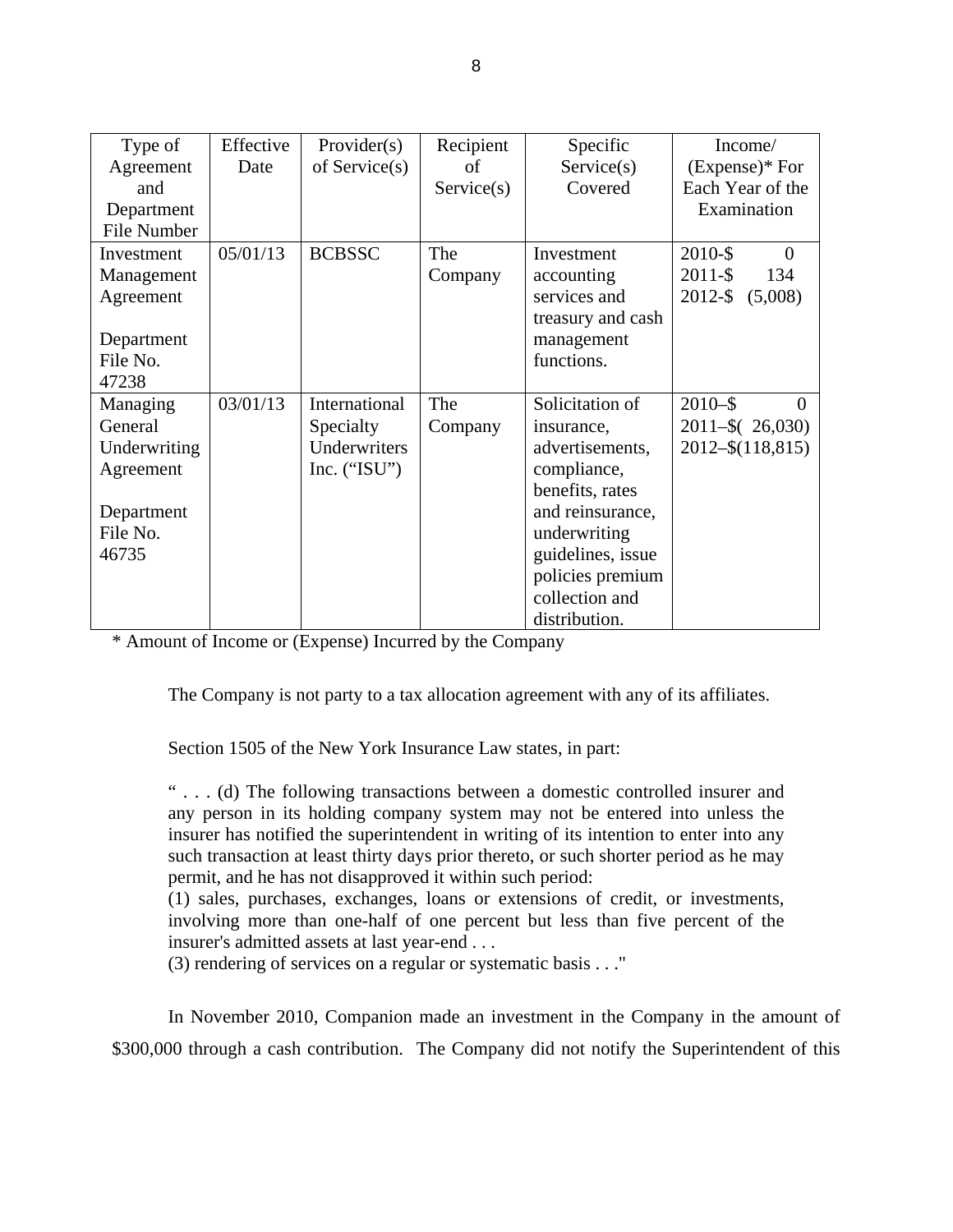transaction which involved approximately 4.9% of the Company's admitted assets at December 31, 2009.

The examiner recommends that the Company provide notice to the Superintendent of any surplus contribution from the Company's parent.

During the examination period, the Company received investment management and general administrative services from BCBSSC and managing general underwriting services from ISU on a regular and systematic basis. As of December 31, 2013, the Company did not enter into written agreements with these affiliates for these transactions and did not notify the Superintendent in writing of its intention to enter into any such transactions with these affiliates. In addition to the services received from ISU and BCBSSC, the Company received managing general underwriting services related to its Employer Medical Excess Loss ("EMEL") from three other affiliates, ASG Risk Management, Inc., Summit Reinsurance Services, Inc. and Intermediary Insurance Services, Inc. during 2013. The Company received services from these affiliates prior to entering into and filing the agreements with the Superintendent.

The Company violated Section  $1505(d)(3)$  of the New York Insurance Law by receiving services from affiliates on a regular and systematic basis without notifying the Superintendent in writing of its intention to enter into any such transaction.

The examiner recommends that the Company enter into written contracts for all transactions between affiliates and notify the Superintendent in writing of its intention to enter into any such transactions.

The Company filed an investment management agreement and an administrative services agreement for services received from BCBSSC with the Department on March 15, 2013 and March 8, 2013, respectively. The agreements were non-disapproved on June 3, 2013. The Company filed a managing general agent agreement for services received from ISU with the Department on January 30, 2013. The managing general agent agreement was non-disapproved on October 25, 2013. The Company also filed agreements with the Department for services received from ASG Risk Management, Inc., Summit Reinsurance Services, Inc. and Intermediary Insurance Services, Inc. on December 31, 2013.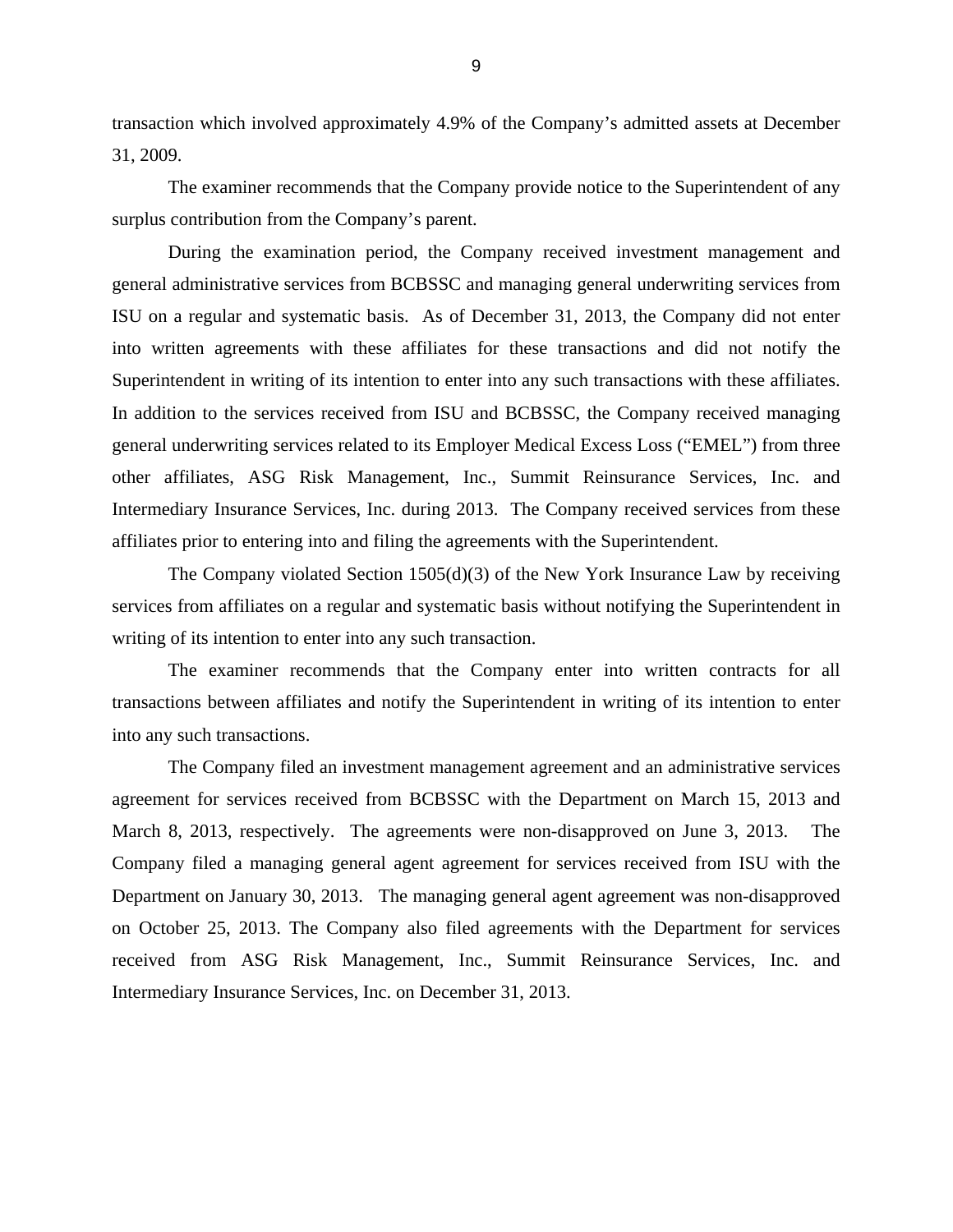### <span id="page-12-0"></span>E. Management

The Company's by-laws provide that the board of directors shall be comprised of not less than seven and not more than 12 directors. Directors are elected to hold office until their successors are chosen at the annual meeting of the stockholders held in April or May of each year. As of December 31, 2012, the board of directors consisted of 10 members. Meetings of the board are held annually.

The 10 board members and their principal business affiliation, as of December 31, 2012, were as follows:

| Name and Residence                    | <b>Principal Business Affiliation</b>                                                                         | <b>Year First</b><br>Elected |
|---------------------------------------|---------------------------------------------------------------------------------------------------------------|------------------------------|
| Stephen T. Carter<br>Columbia, SC     | <b>Vice President of Actuarial Services</b><br>Niagara Life and Health Insurance Company                      | 2009                         |
| Judith M. Davis<br>Columbia, SC       | <b>Executive Vice President and Chief Legal</b><br>Officer<br><b>Blue Cross Blue Shield of South Carolina</b> | 2009                         |
| Trescott N. Hinton, Jr.<br>Chapin, SC | <b>Chairman and President</b><br>Niagara Life and Health Insurance Company                                    | 2009                         |
| Catherine G. Huddle*<br>Chapin, SC    | Vice President, Sales and Marketing<br>Conceptual Mind Works, Inc.                                            | 2009                         |
| Karl C. Kemmerlin<br>Elgin, SC        | Vice President and Chief Financial Officer<br>Niagara Life and Health Insurance Company                       | 2009                         |
| Robert J. Looney*<br>Summit, NJ       | <b>Investment Banking</b><br>Axis Capital                                                                     | 2009                         |
| Duncan S. McIntosh<br>Columbia, SC    | Secretary<br>Niagara Life and Health Insurance Company                                                        | 2009                         |
| Michael J. Mizeur<br>Columbia, SC     | Treasurer<br>Niagara Life and Health Insurance Company                                                        | 2011                         |
| Mark R Rozeen*<br>Port Washington, NY | <b>Public Relations</b><br><b>Golin Harris</b>                                                                | 2009                         |
| Rickey C. Williams*<br>Hermitage, TN  | Actuary<br>Lamar Williams & Associates                                                                        | 2010                         |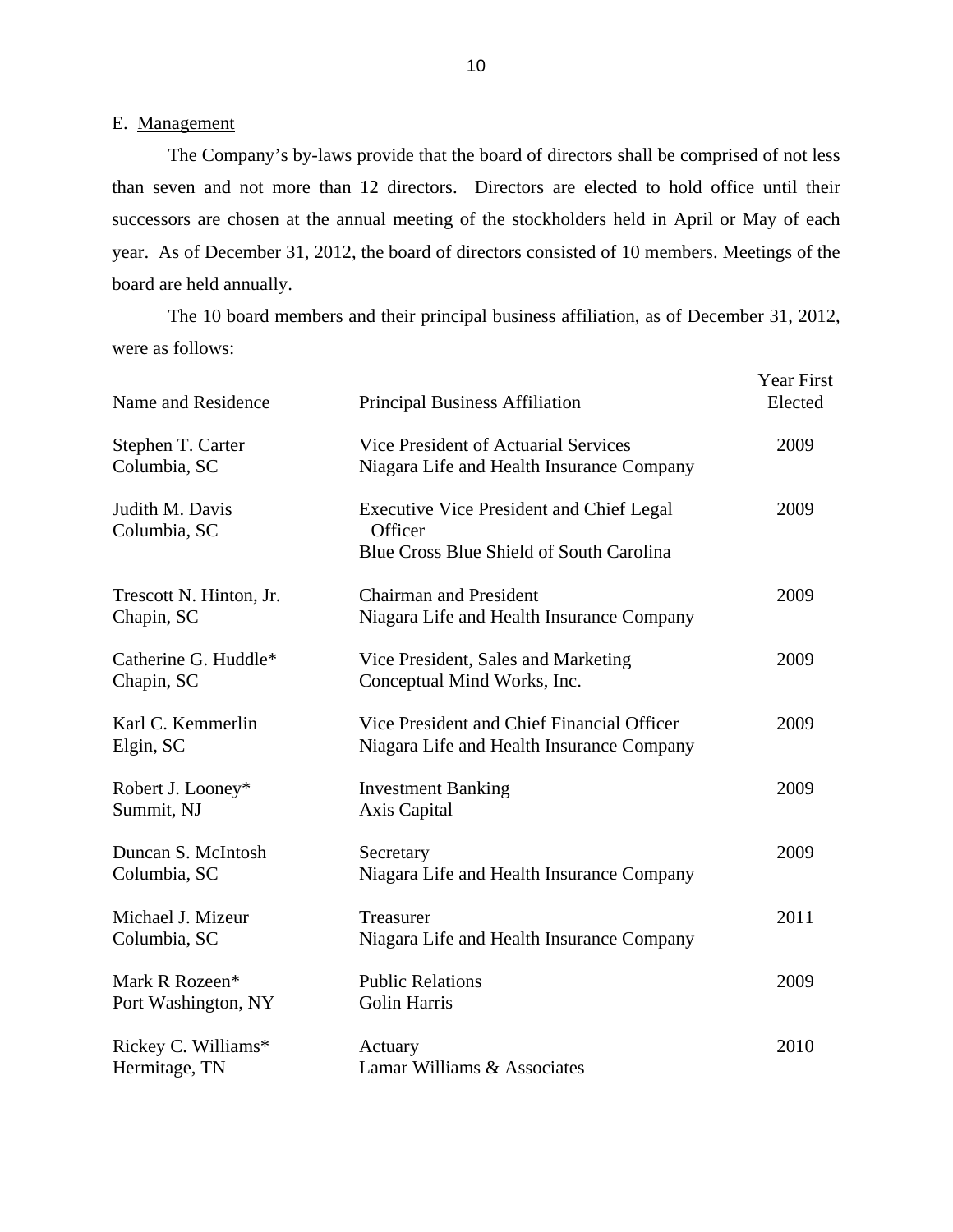The examiner's review of the minutes of the meetings of the board of directors and its committees indicated that meetings were well attended and that each director attended a majority of meetings.

Section 325(a) of the New York Insurance Law states, in part:

"(a) Every domestic insurer and every licensed United States branch of an alien insurer entered through this state shall, except as hereinafter provided, keep and maintain at its principal office in this state its charter and by-laws, (in the case of a United States branch a copy thereof) and its books of account, and if a domestic stock corporation, a record containing the names and addresses of its shareholders, the number and class of shares held by each and the dates when they respectively became the owners of record thereof, and if a domestic corporation the minutes of any meetings of its shareholders, policyholders, board of directors and committees thereof . . ."

The Services Agreement between the Company and Companion states, in part:

#### ". . . 11. Accounting Services

A. All records shall be maintained in accordance with New York Insurance Department Regulation No. 152. In addition to the foregoing, a computer terminal, which is linked to the electronic system that generates the electronic records that constitute Niagara's books of account, shall be kept and maintained at Niagara's principal office in New York. During all normal business hours, there shall be ready availability and easy access through such terminal (either directly by the New York State Department of Financial Services personnel or indirectly with the aid of Niagara's employees) to the electronic media used to maintain the records comprising Niagara's books of account. The electronic records shall be in a readable form . . .

C. Companion shall maintain acceptable backup (hard copy or another durable medium, as defined in Regulation No. 152, as long as the means to access the durable medium is also maintained at Niagara's principal office) of the records constituting Niagara's books of account. Such backup shall be forwarded to Niagara on a monthly basis and shall be maintained by Niagara at its principal office in New York . . ."

During the examination period, the Company did not maintain corporate records such as their charter, by-laws, and minutes of the meetings of its shareholders, board of directors and audit committee, at their home office located in Amherst, New York. In addition, the Company did not maintain their books of account, including their general ledger, transaction register detail, subsidiary ledger transaction detail (investment, claims, etc.), cash books, quarterly and annual statements, and detailed workpapers supporting the quarterly and annual statements, at their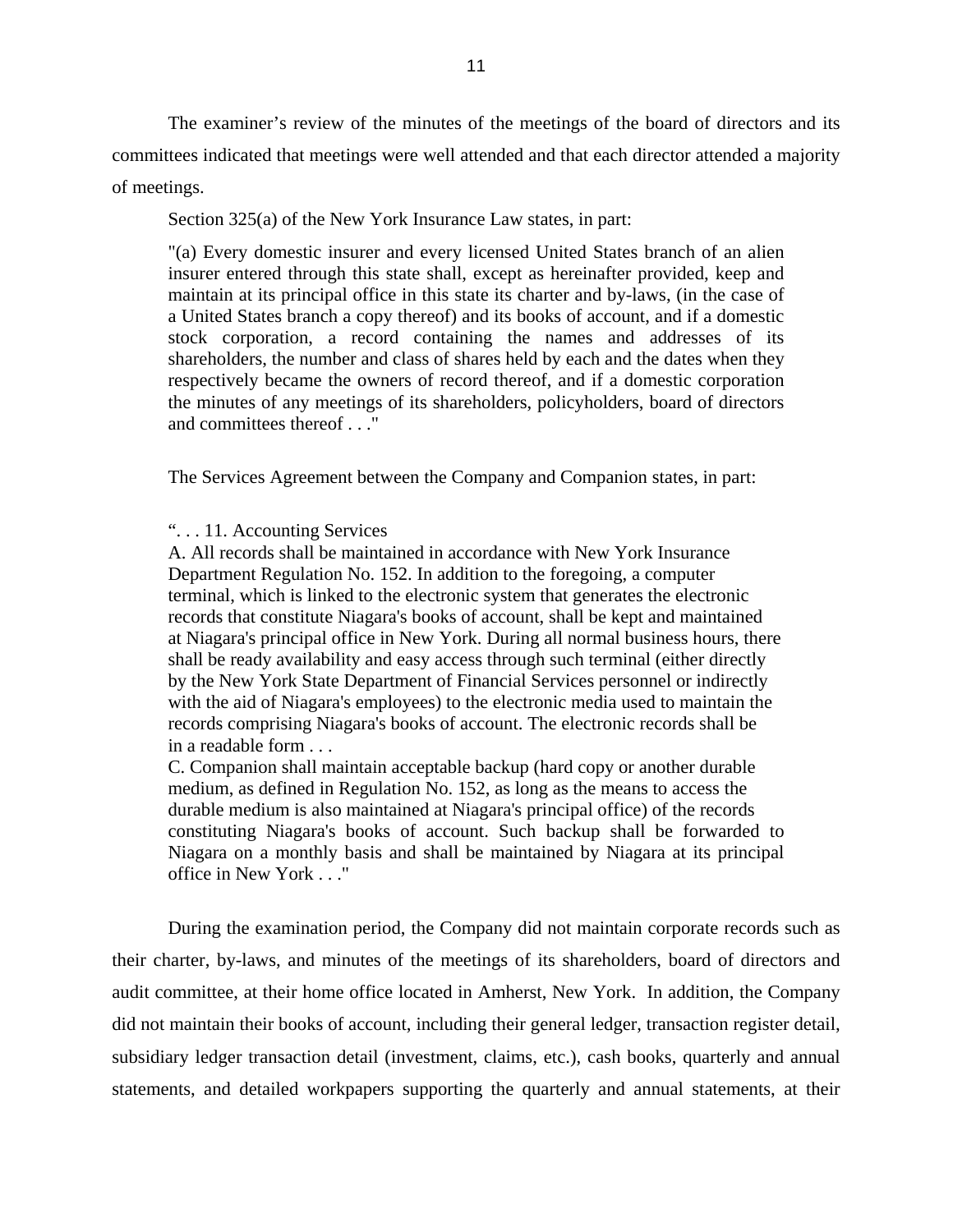home office. In accordance with the terms of their services agreement with Companion, copies of the Company's corporate records (charter, by-laws, minutes, etc.) and records constituting the Company's books of account should have been forwarded by Companion to the Company on a monthly basis.

The examiner was given access to Company's books of account through Companion's secure server. This system access was configured solely for the purpose of the examination which began on March 11, 2013 and was not maintained in New York during the examination period.

The Company violated Section 325(a) of the New York Insurance Law by failing to maintain its charter, by-laws and books of account at its principal office in this state.

The examiner recommends that the Company comply with the terms of their Services Agreement with Companion by instituting a process whereby copies of the Company's corporate records (charter, by-laws, minutes, etc.) and records constituting the Company's books of account are forwarded to the Company on a monthly basis and maintained in an accessible medium at the Company's principal office in Amherst, New York.

The examiner recommends that the Company comply with the terms of their Services Agreement with Companion by establishing a permanent computer terminal(s) at the Company's home office in Amherst, New York which would be linked to the electronic system that generates the electronic records that constitute the Company's books of account.

Section 1202(b)(2) of the New York Insurance Law states, in part:

"The board of directors of a domestic life insurance company shall establish one or more committees comprised solely of directors who are not officers or employees of the company or of any entity controlling, controlled by, or under common control with the company and who are not beneficial owners of a controlling interest in the voting stock of the company or any such entity. Such committee or committees shall have responsibility for . . . evaluating the performance of officers deemed by such committee or committees to be principal officers of the company and recommending to the board of directors the selection and compensation of such principal officers . . ."

Section 4230(a) of the New York Insurance Law states:

"No domestic life insurance company shall pay any salary, compensation or emolument in any amount to any officer, deemed by a committee or committees of the board to be a principal officer pursuant to subsection (b) of section one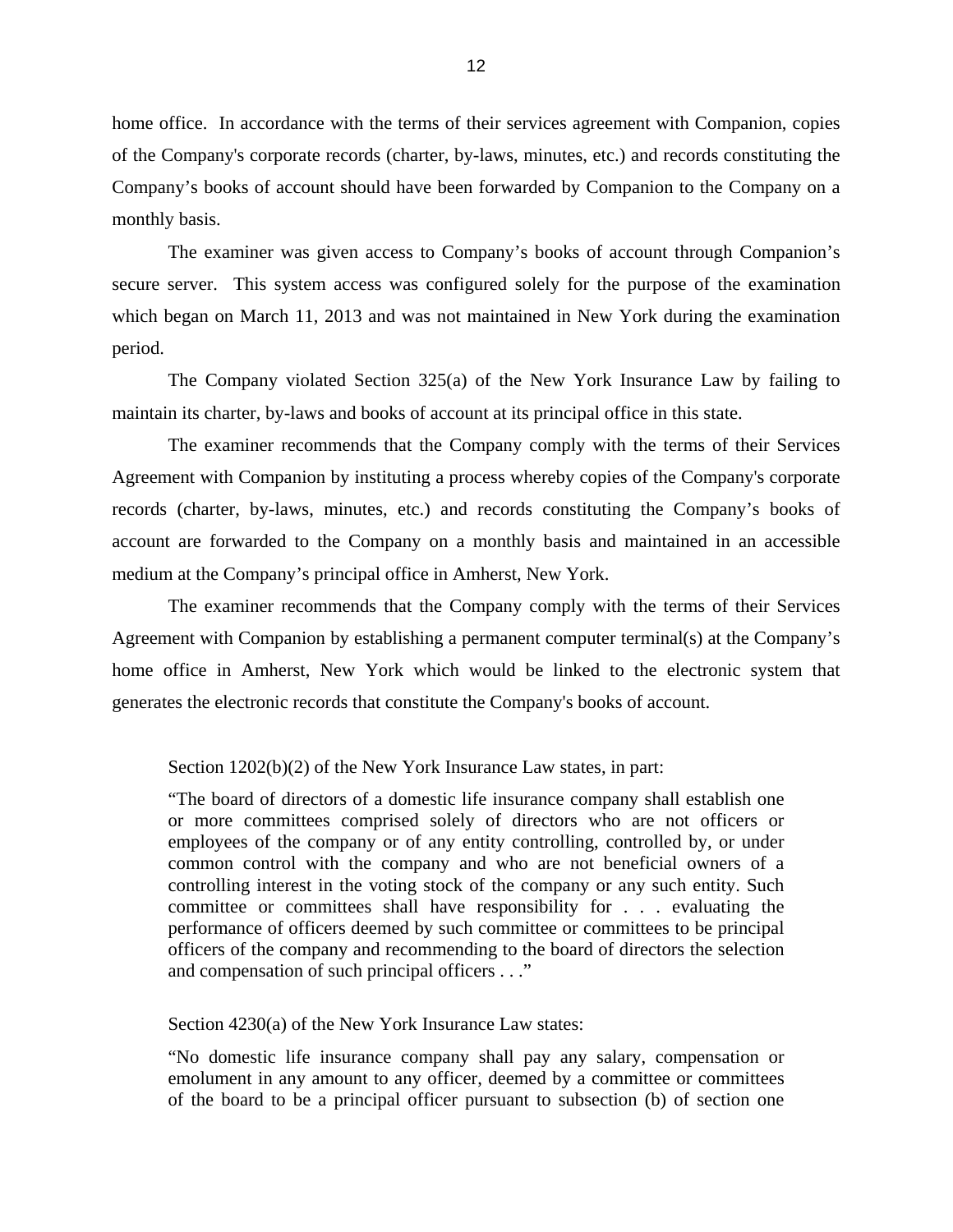thousand two hundred two of this chapter, or to any salaried employee of the company if the level of compensation to be paid to such employee is equal to, or greater than, the compensation received by any of its principal officers, or to any trustee or director thereof, unless such payment be first authorized by a vote of the board of directors of such company."

The examiner reviewed the board and the independent audit committee minutes for meetings that were held during the examination period and on April 29, 2013. There was no evidence in the minutes to verify that the independent audit committee recommended the selection or evaluated the performance of employees deemed to be principal officers of the Company or recommended to the board the amount of compensation to be paid by the Company to such principal officers. There was also no evidence that the board authorized the payment of compensation to the principal officers.

The Company violated Section 1202(b)(2) of the New York Insurance Law by failing to have its independent committee recommend the selection and evaluate the performance of employees deemed to be principal officers of the Company and by failing to recommend to the board of directors the compensation of such principal officers.

The Company violated Section 4230(a) of the New York Insurance Law by paying compensation to principal officers that was not authorized by a vote of the board of directors of the Company.

Section 1411(a) of the New York Insurance Law states:

"No domestic insurer shall make any loan or investment … unless authorized or approved by its board of directors or a committee thereof responsible for supervising or making such investment or loan. The committee's minutes shall be recorded and a report submitted to the board of directors at its next meeting."

During the examination period, Company's investments were approved by the corporate investment committee of BCBSSC. Based upon the examiner's review of the minutes of the meetings of the Company's board of directors and committees thereof for the examination period, the Company's board of directors did not review or authorize any investment transactions during the period under examination and through April, 2013.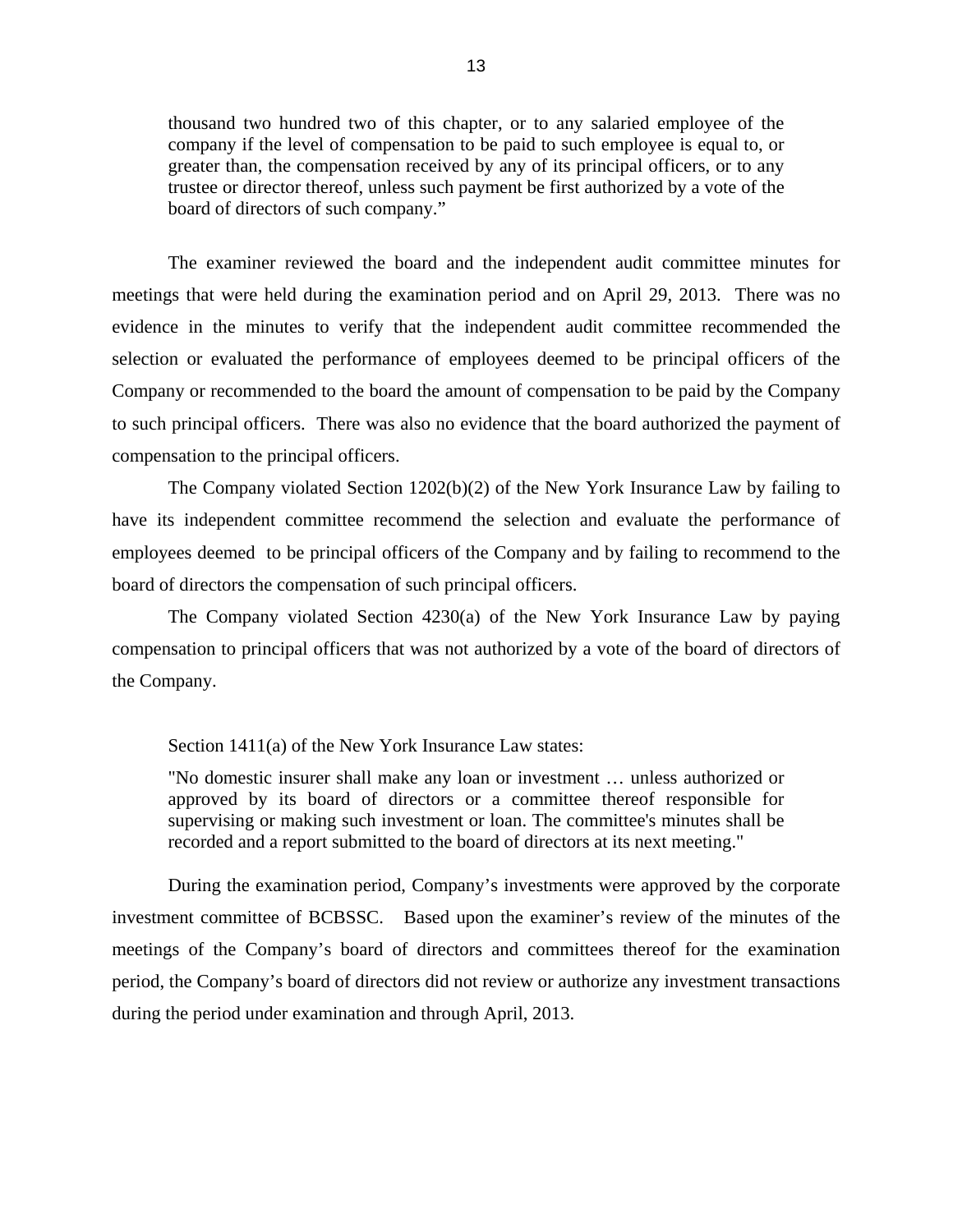The Company violated Section 1411(a)(1) of the New York Insurance Law by making investments that were neither authorized nor approved by its board of directors or a committee of the board.

The Company's board of directors did not review and approve the BCBSSC and Subsidiary Companies Investment Objectives, Policies, And Parameters.

The examiner recommends that the Company's board of directors review and approve the Corporate Investment Policy.

The following is a listing of the principal officers of the Company as of December 31, 2012:

Name Title

| Trescott N. Hinton, Jr. | President                      |
|-------------------------|--------------------------------|
| Karl C. Kemmerlin       | <b>Chief Financial Officer</b> |
| Stephen T. Carter       | <b>Chief Actuary</b>           |
| Michael J. Mizeur       | Treasurer                      |
| Duncan S. McIntosh      | Secretary                      |
| F. David Wythe*         | Director of Compliance         |
|                         |                                |

\* Designated consumer services officer per Section 216.4(c) of Department Regulation No. 64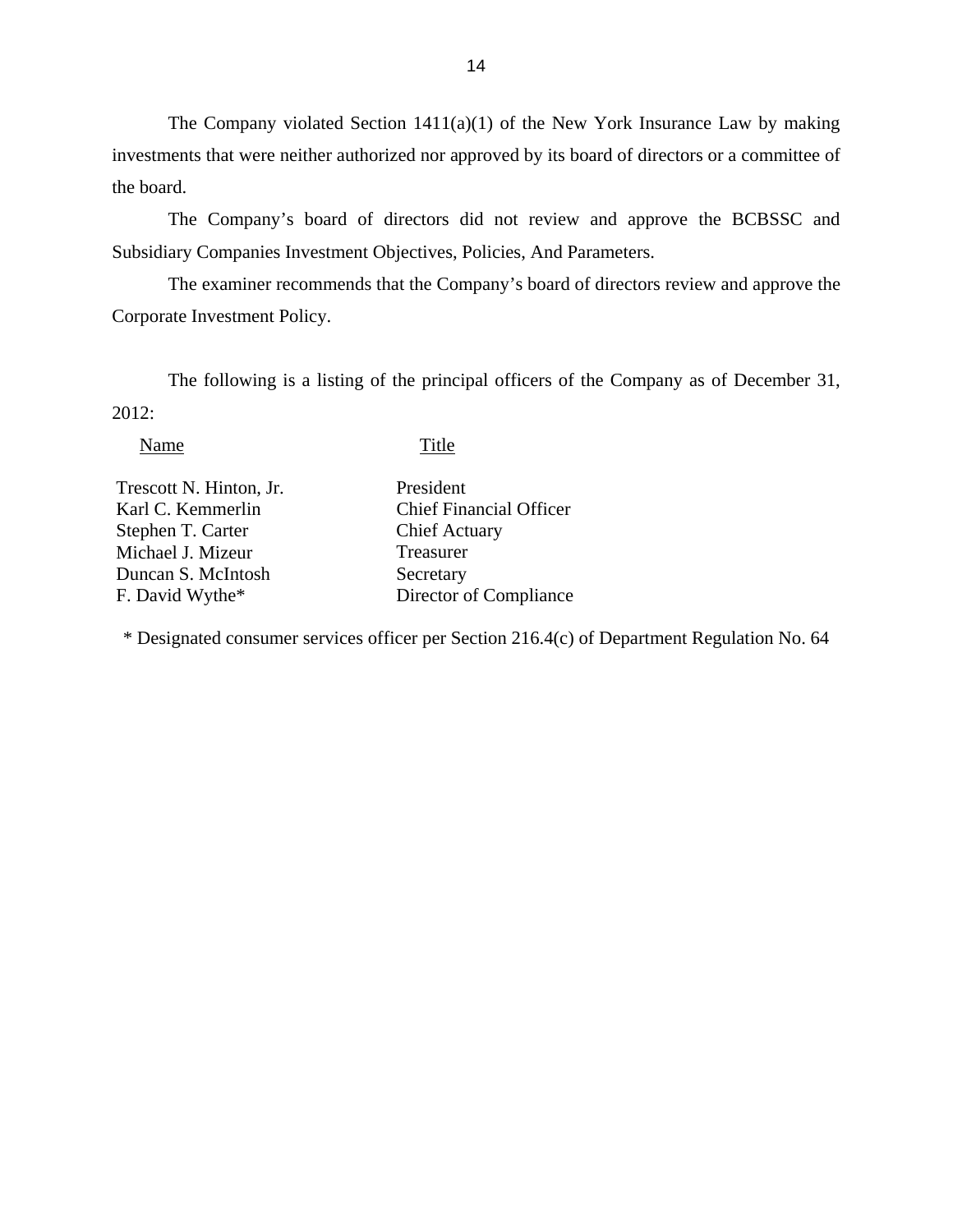<span id="page-17-0"></span>The Company is authorized to write life insurance, annuities and accident and health insurance as defined in paragraphs 1, 2 and 3 of Section 1113(a) of the New York Insurance Law.

and Connecticut (16.4%). Policies are written on a non-participating basis. The Company is licensed to transact business in two states, namely New York and Connecticut. In 2012, all accident and health premiums were received from New York (83.6%),

#### A. Statutory and Special Deposits

As of December 31, 2012, the Company had \$250,000 (par value) of United States Treasury Notes on deposit with the State of New York, its domiciliary state, for the benefit of all policyholders, claimants and creditors of the Company.

Section 4206 of the New York Insurance Law states:

"Before being licensed to do business, every domestic life insurance company, every domestic accident and health insurance company and every domestic legal services insurance company shall deposit with the superintendent at least one hundred thousand dollars in securities eligible for deposits, except that every such company initially licensed on or after July first, nineteen hundred eighty-two shall make a deposit with the superintendent at least equal to two hundred percent of the amount required hereinabove."

A company licensed after July 1, 1982 is required to deposit \$200,000 with the Superintendent in order to write life insurance business and \$200,000 to write accident and health insurance, a combined total of \$400,000. The Company was licensed July 21, 2005 to write both life and health insurance. Therefore, the Company is required to deposit \$400,000 with the Superintendent. On December 31, 2012, the Company had only \$250,000 on deposit with the Superintendent.

The Company violated Section 4206 of the New York Insurance Law by failing to deposit securities with a par value totaling \$400,000 with the State of New York for the benefit of all policyholders, claimants, or creditors of the Company.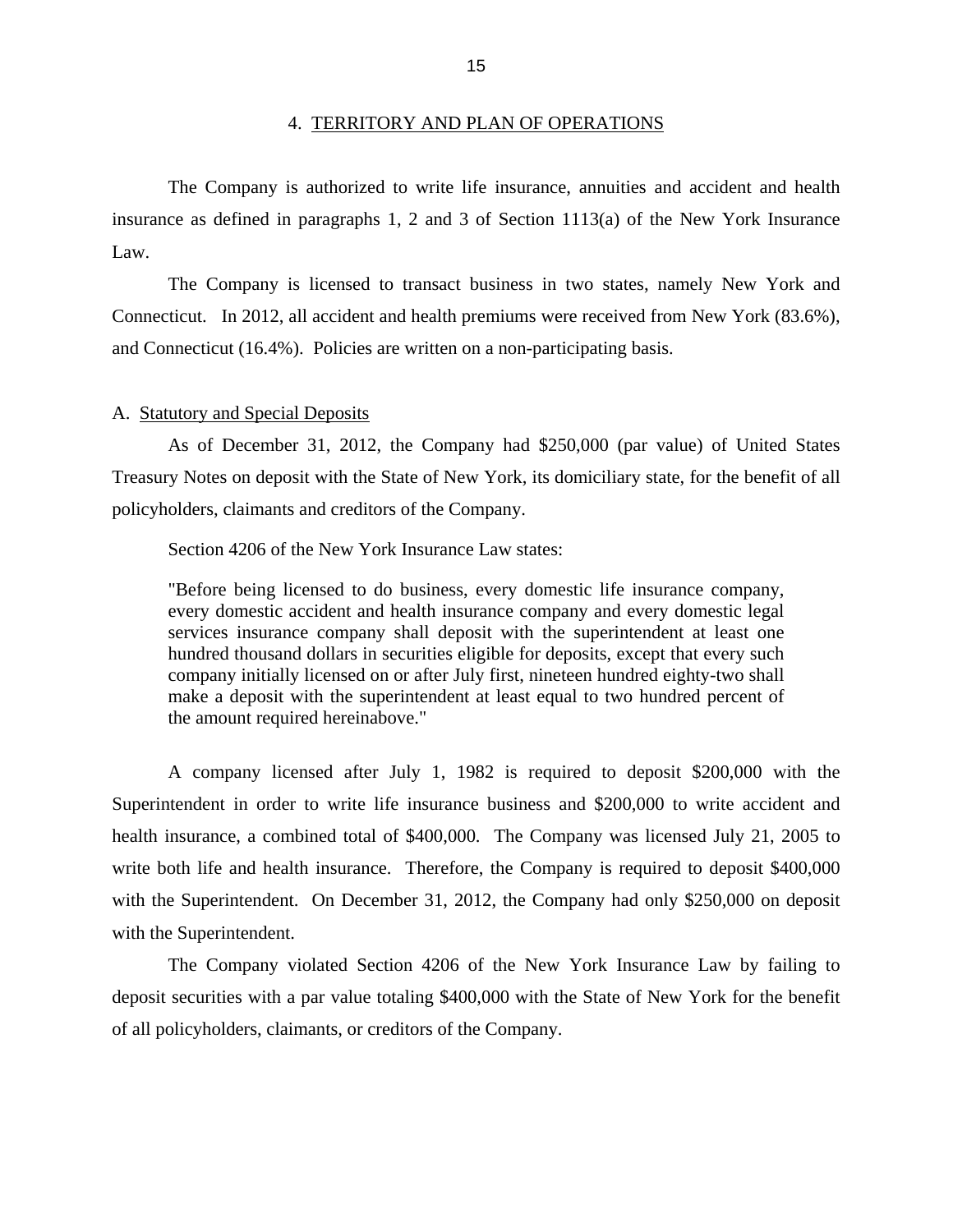<span id="page-18-0"></span>Upon notification of the inadequate deposit, the Company immediately initiated the purchase of an additional U.S. Treasury Note with a par value of \$150,000 to increase the total securities on deposit with New York to \$400,000. The transaction settled on May 15, 2013.

#### B. Direct Operations

When the Company commenced business as Forethought Life Insurance Company of New York in 2005, the Company sold life insurance linked with pre-arranged funerals through financial planners. From 2006 to 2010, the Company had no product sales. The Company started writing direct premiums again on June 1, 2011 after it was purchased by Companion. During 2011, the Company sold EMEL and blanket student medical ("SM") insurance policies.

The Company's marketing sector is divided between the Specialty Markets Division and the Core Products Division. The Specialty Markets Division sold two products during the examination period, EMEL and SM. The EMEL business is marketed by third party administrators and offered to self-insuring employers through an existing network of managing general agents. The SM coverage is issued to colleges and universities and sold by general agents and independent producers. The SM business is marketed, administered, and reinsured with a managing general agent, Commercial Travelers Mutual Insurance Company ("CT").

The Core Products Division started writing group dental direct premiums in January 2012. The employer group dental product is marketed on a general agency basis through dental health maintenance organizations.

#### C. Reinsurance

As of December 31, 2012, the Company had reinsurance treaties in effect with three companies, all of which were authorized or accredited. The Company's accident and health business is reinsured on a coinsurance basis. Reinsurance is provided on an automatic or facultative basis.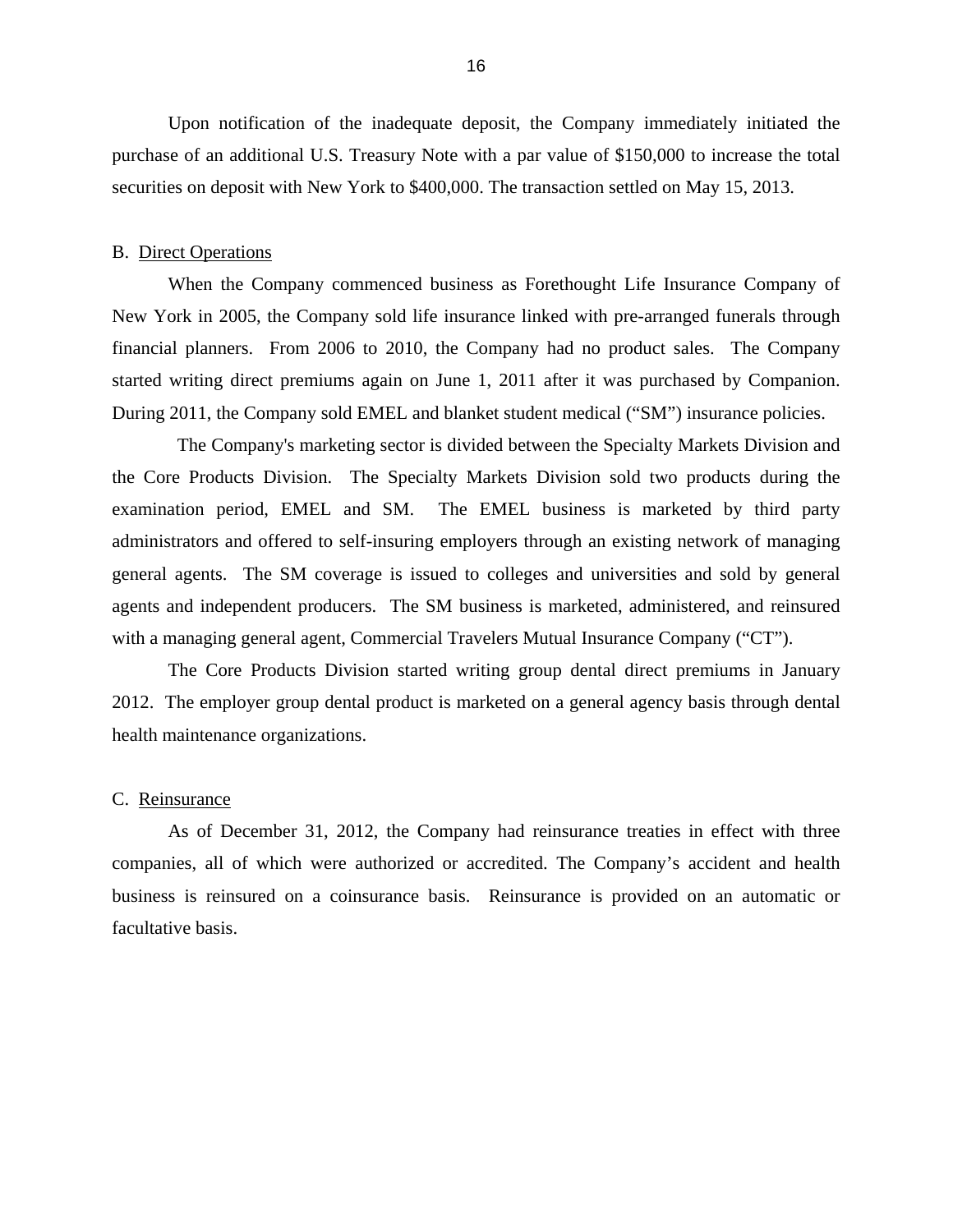#### 5. SIGNIFICANT OPERATING RESULTS

Indicated below is significant information concerning the operations of the Company during the period under examination as extracted from its filed annual statements. Failure of items to add to the totals shown in any table in this report is due to rounding.

The following table indicates the Company's financial growth (decline) during the period under review:

|                                                                                             | December 31,<br>2009                   | December 31,<br>2012                   | Increase<br>(Decrease)                 |
|---------------------------------------------------------------------------------------------|----------------------------------------|----------------------------------------|----------------------------------------|
| <b>Admitted assets</b>                                                                      | \$6,140,442                            | \$7,110,062                            | \$969,620                              |
| Liabilities                                                                                 | \$<br>15,496                           | \$748,549                              | \$733,053                              |
| Common capital stock<br>Gross paid in and contributed surplus<br>Unassigned funds (surplus) | \$2,000,000<br>4,278,190<br>(153, 243) | \$2,000,000<br>4,578,190<br>(216, 676) | \$<br>$\Omega$<br>300,000<br>(63, 433) |
| Total capital and surplus                                                                   | \$6,124,946                            | \$6,361,514                            | \$236,568                              |
| Total liabilities, capital and surplus                                                      | \$6,140,442                            | \$7,110,062                            | \$969,620                              |

The Company's invested assets as of December 31, 2012 were comprised of cash and short-term investments (54.0%), bonds (34.2%), and stocks (11.8%).

The Company's entire bond portfolio, as of December 31, 2012, was comprised of investment grade obligations.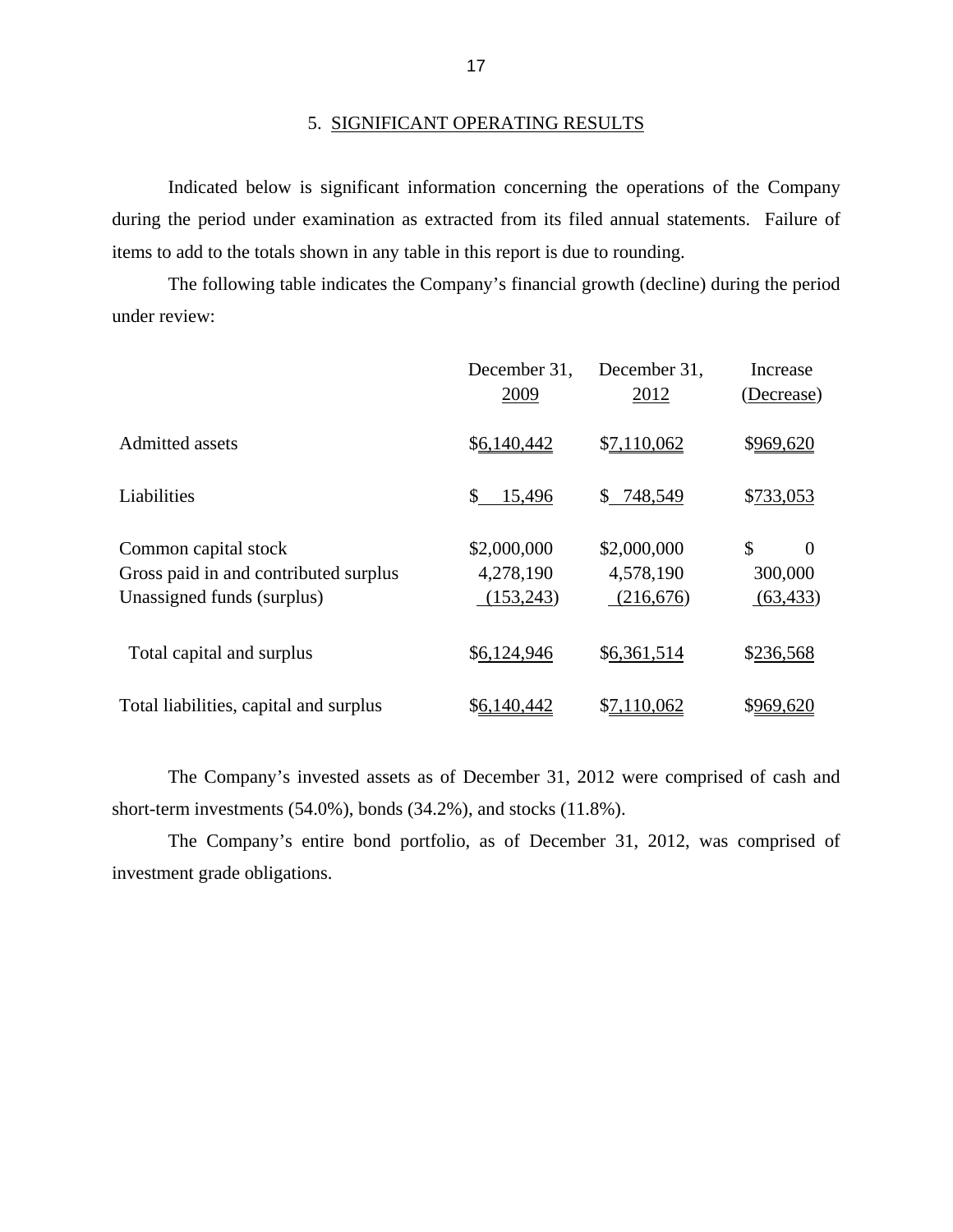The following is the net gain (loss) from operations by line of business after federal income taxes but before realized capital gains (losses) reported for each of the years under examination in the Company's filed annual statements:

|                               | 2010       | 2011     | 2012       |
|-------------------------------|------------|----------|------------|
| Group:<br>Life                | \$(61,551) | S        |            |
| Accident and health:<br>Group | \$         | \$38,973 | \$(27,069) |
| Total                         | \$(61,551) | \$38,973 | \$(27,069) |

When the Company originally commenced business in 2005 it sold group life insurance linked with pre-arranged funerals through financial planners. When the Company was acquired by Companion in 2009, it had no policies in force so it continued to report and classify its income and expenses under the group life insurance line of business. The Company started allocating its income and expenses to group A&H insurance in 2011.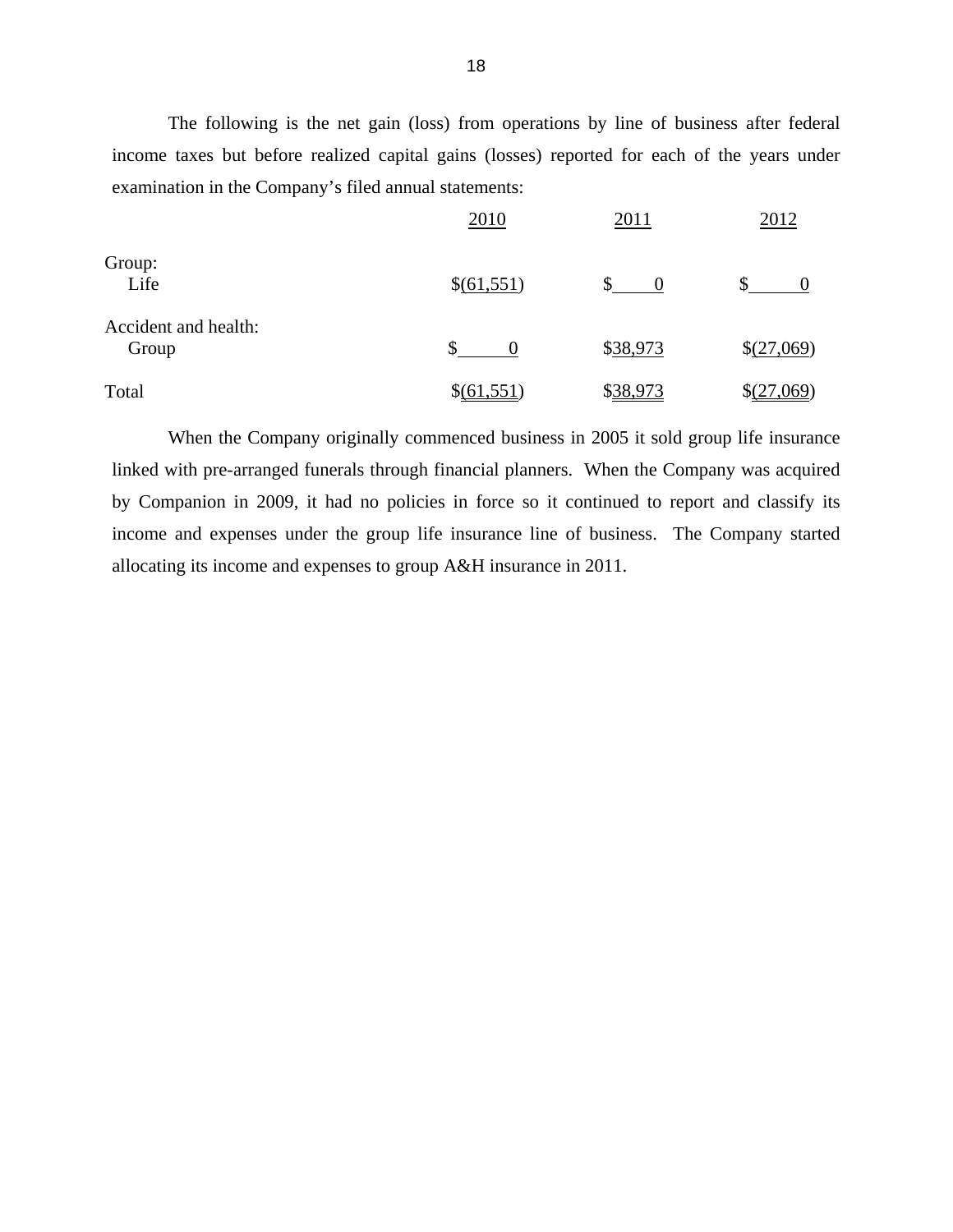#### 6. FINANCIAL STATEMENTS

The following statements show the assets, liabilities, capital and surplus as of December 31, 2012, as contained in the Company's 2012 filed annual statement, a condensed summary of operations and a reconciliation of the capital and surplus account for each of the years under review. The examiner's review of a sample of transactions did not reveal any differences which materially affected the Company's financial condition as presented in its financial statements contained in the December 31, 2012 filed annual statement.

#### A. Independent Accountants

The firm of Deloitte & Touche LLP was retained by the Company to audit the Company's combined statutory basis statements of financial position as of December  $31<sup>st</sup>$  of each year in the examination period, and the related statutory-basis statements of operations, capital and surplus, and cash flows for the year then ended.

in all material respects, the financial position of the Company at the respective audit dates. Deloitte & Touche LLP concluded that the statutory financial statements presented fairly, Balances reported in these audited financial statements were reconciled to the corresponding years' annual statements with no discrepancies noted.

#### B. Net Admitted Assets

| <b>Bonds</b>                                      | \$2,416,438 |
|---------------------------------------------------|-------------|
| Stocks:                                           |             |
| Common stocks                                     | 834,088     |
| Cash, cash equivalents and short term investments | 3,820,832   |
| Investment income due and accrued                 | 33,657      |
| Accounts receivable - Meritain                    | 5,047       |
| Total admitted assets                             | \$7,110,062 |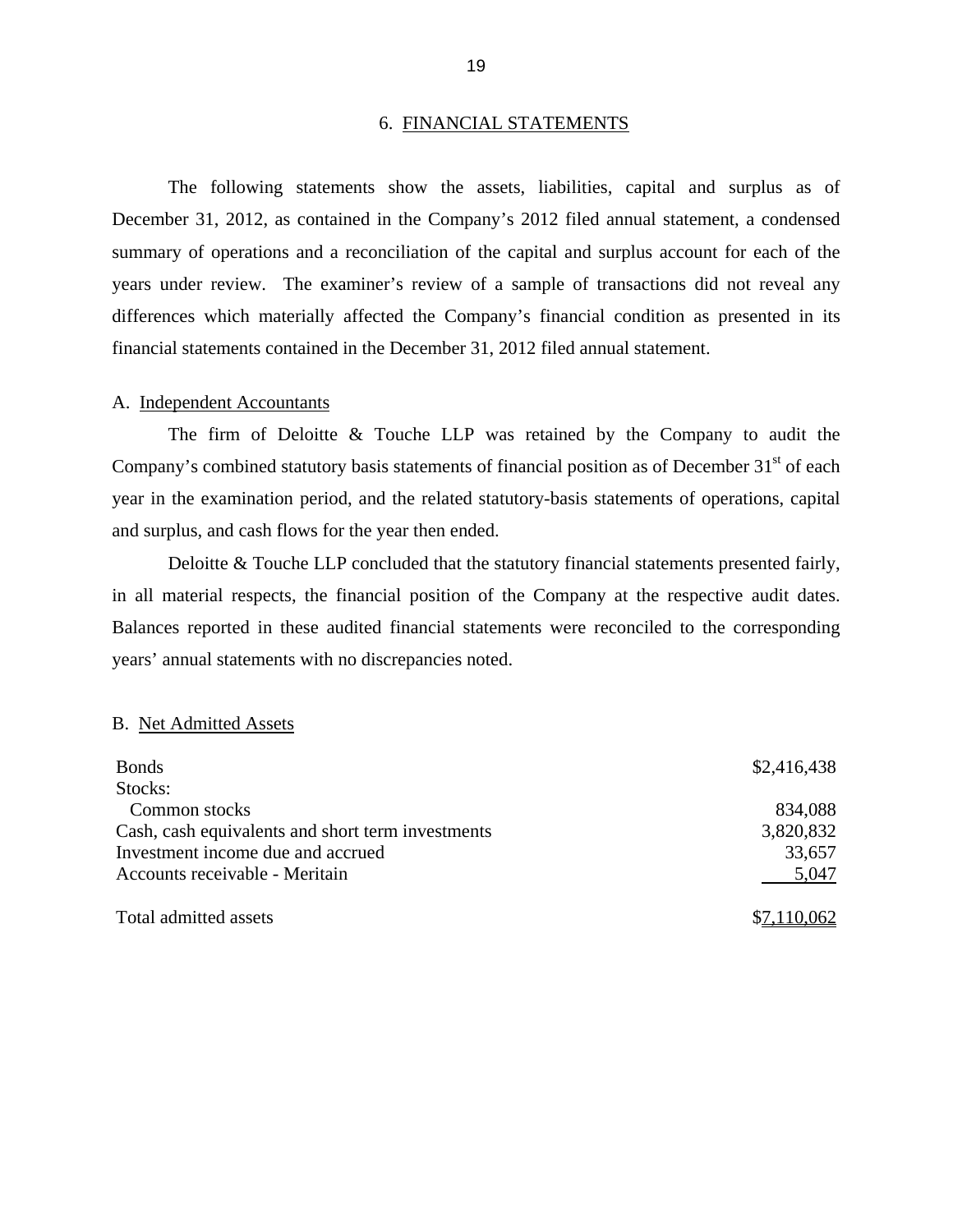## C. Liabilities, Capital and Surplus

| Aggregate reserve for accident and health contracts                     | \$<br>70,599       |
|-------------------------------------------------------------------------|--------------------|
| Contract claims:                                                        |                    |
| Accident and health                                                     | 156,562            |
| General expenses due or accrued                                         | 101,945            |
| Taxes, licenses and fees due or accrued, excluding federal income taxes | 76,491             |
| Net deferred tax liability                                              | 14,603             |
| Miscellaneous liabilities:                                              |                    |
| Asset valuation reserve                                                 | 123,342            |
| Payable to parent, subsidiaries and affiliates                          | 12,599             |
| Funds held under coinsurance                                            | 167,895            |
| Stop loss payable                                                       | 24,512             |
| <b>Total liabilities</b>                                                | \$<br>748,549      |
| Common capital stock                                                    | \$2,000,000        |
| Gross paid in and contributed surplus                                   | 4,578,190          |
| Unassigned funds (surplus)                                              | (216, 676)         |
| <b>Surplus</b>                                                          | \$4,361,514        |
| Total capital and surplus                                               | \$6,361,514        |
| Total liabilities, capital and surplus                                  | <u>\$7,110,062</u> |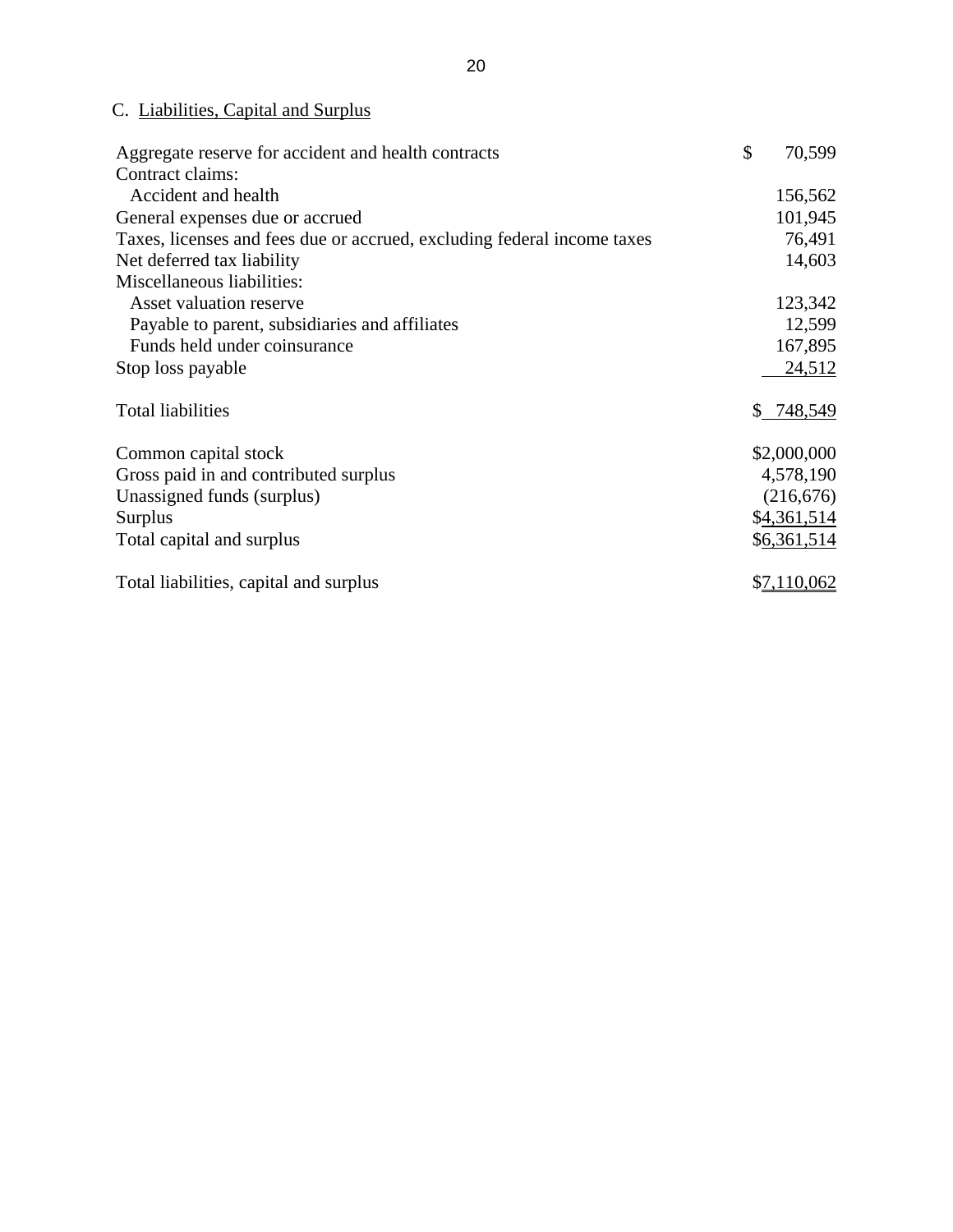## D. Condensed Summary of Operations

|                                                                                       | 2010                               | 2011                                            | 2012                                     |
|---------------------------------------------------------------------------------------|------------------------------------|-------------------------------------------------|------------------------------------------|
| Premiums and considerations<br>Investment income                                      | \$<br>$\Omega$<br>10,003           | \$155,053<br>17,860                             | \$398,423<br>93,286                      |
| Commissions and reserve adjustments<br>on reinsurance ceded                           | $\Omega$                           | 47,138                                          | 92,800                                   |
| Total income                                                                          | \$10,003                           | \$220,051                                       | \$584,509                                |
| Benefit payments<br>Increase in reserves<br>Commissions<br>General expenses and taxes | \$<br>$\theta$<br>0<br>0<br>71,554 | 66,363<br>$\mathbb{S}$<br>0<br>35,625<br>79,090 | \$265,170<br>70,599<br>76,945<br>206,603 |
| <b>Total deductions</b>                                                               | \$ 71,554                          | \$181,078                                       | \$619,317                                |
| Net gain (loss)<br>Federal and foreign income taxes incurred                          | \$(61,551)                         | \$38,973                                        | \$(34,808)<br>(7, 739)                   |
| Net gain (loss) from operations<br>before net realized capital gains                  | \$(61,551)                         | \$38,973                                        | \$(27,069)                               |
| Net realized capital gains (losses)                                                   | $\Omega$                           | (8,149)                                         | 14,372                                   |
| Net income                                                                            | \$(61,551)                         | \$30,824                                        | \$(12,697)                               |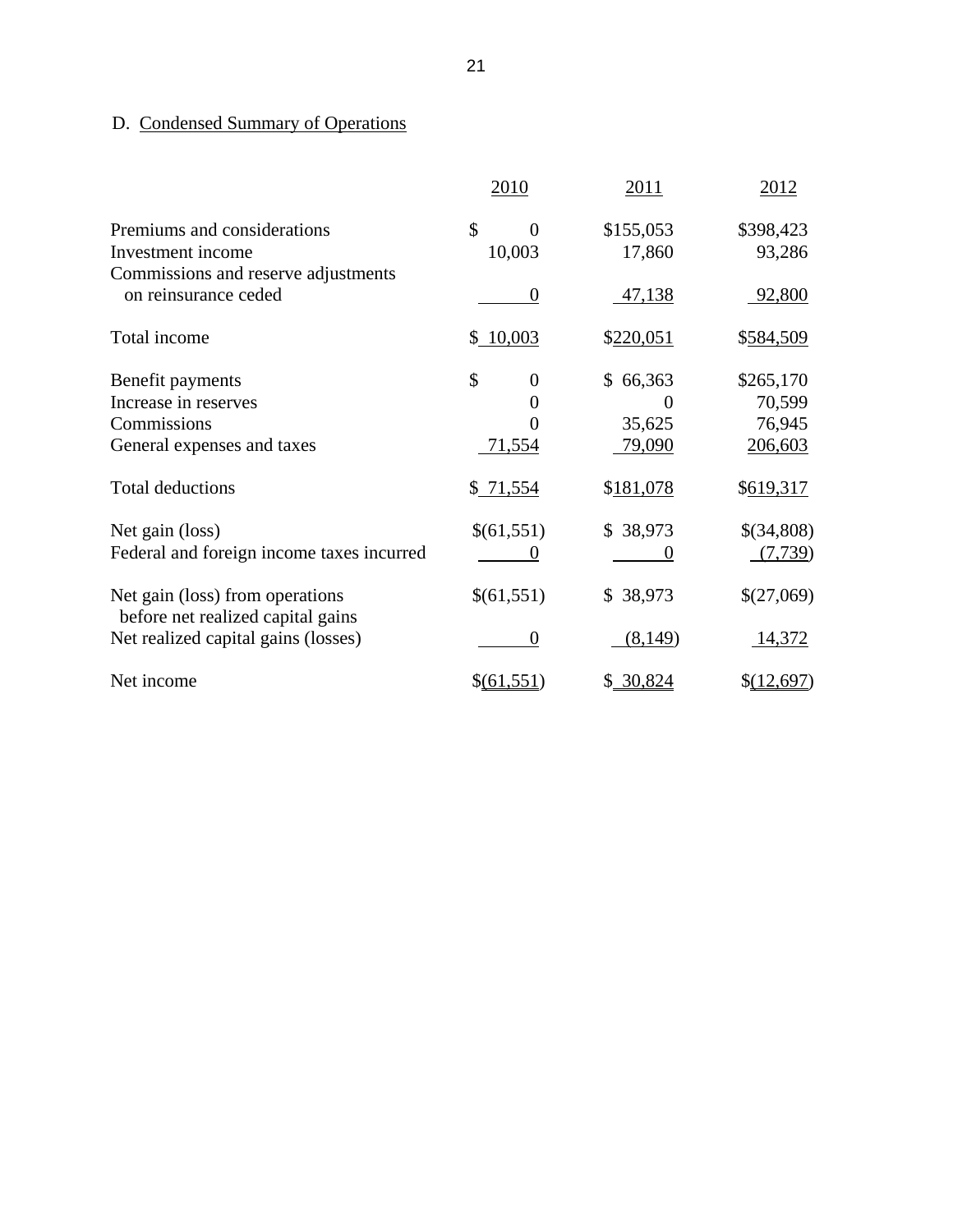## E. Capital and Surplus Account

|                                                    | 2010            | 2011         | 2012           |
|----------------------------------------------------|-----------------|--------------|----------------|
| Capital and surplus,<br>December 31, prior year    | \$6,124,946     | \$6,354,298  | \$6,393,417    |
| Net income                                         | \$<br>(61, 551) | \$<br>30,824 | \$<br>(12,697) |
| Change in net unrealized capital<br>gains (losses) | $\Omega$        | 19,747       | 50,620         |
| Change in net deferred income tax                  | 23,043          | (10,370)     | 7,688          |
| Change in non-admitted assets<br>and related items | (32, 139)       | 40,829       | 3,916          |
| Change in asset valuation reserve                  | $\theta$        | (41, 911)    | (81, 431)      |
| Surplus adjustments:<br>Paid in                    | 300,000         | $\theta$     |                |
| Net change in capital and surplus for the year     | \$229,352       | \$<br>39,119 | (31,904)       |
| Capital and surplus,<br>December 31, current year  | \$6,354,298     | \$6,393,417  | \$6,361,514    |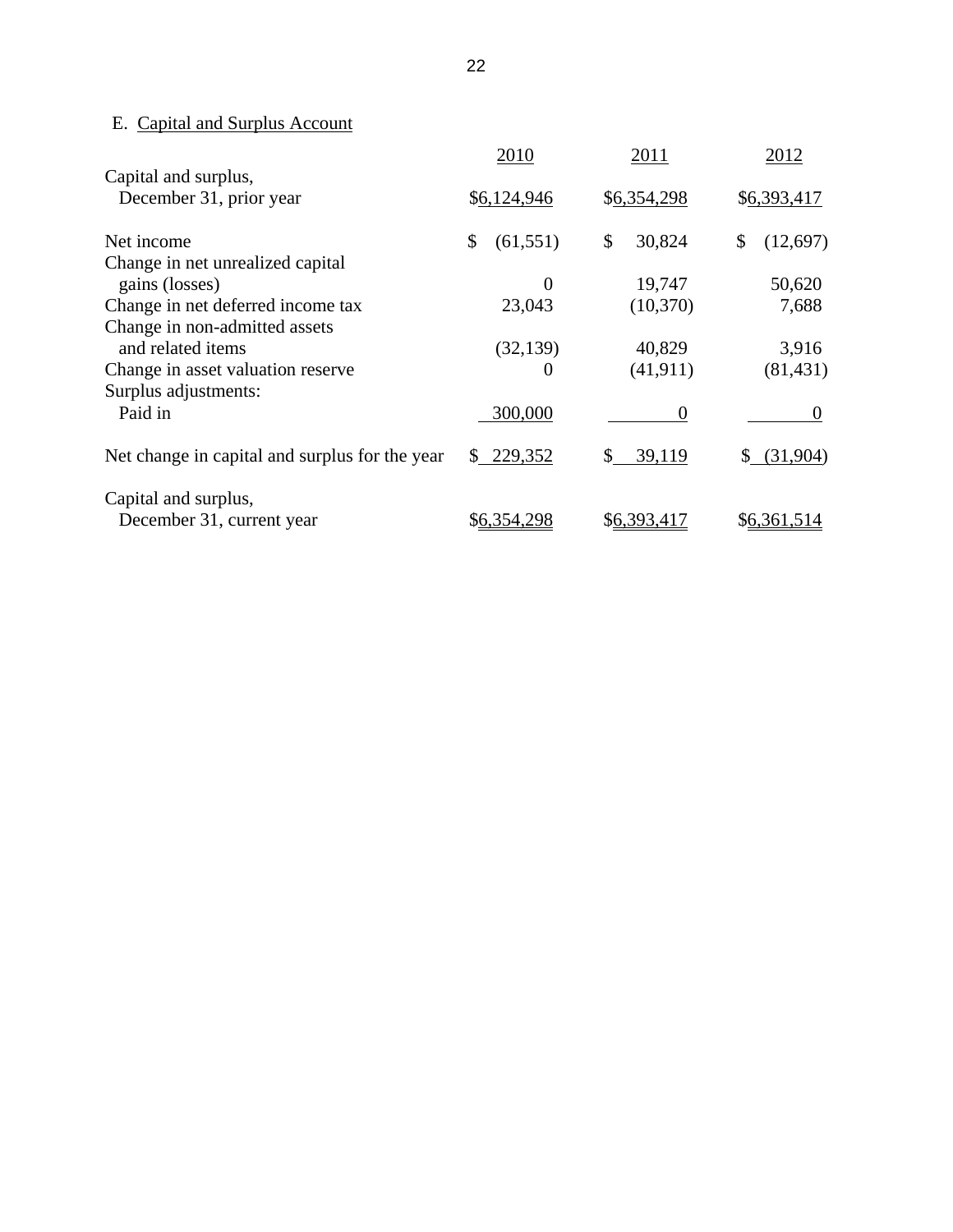#### 7. MARKET CONDUCT ACTIVITIES

<span id="page-25-0"></span>The examiner reviewed various elements of the Company's market conduct activities affecting policyholders, claimants, and beneficiaries to determine compliance with applicable statutes and regulations and the operating rules of the Company.

#### A. Advertising and Sales Activities

The examiner reviewed a sample of the Company's advertising files and the sales activities of the agency force including trade practices, solicitation.

Section 215.13 of Department Regulation No. 34 states, in part:

(a) The name of the actual insurer and the form number or numbers advertised shall be identified and made clear in all of its advertisements . . ."

The examiner reviewed all six of the Company's group dental and group short term disability advertisements. The advertisements failed to contain the policy form number(s) for the product(s) or plan(s) being advertised.

The Company violated Section 215.13(a) of Department Regulation No. 34 by failing to identify the corresponding policy form number(s) on the group dental and group short term disability advertisements that were disseminated in New York during the examination period.

#### B. Underwriting and Policy Forms

The examiner reviewed a sample of new underwriting files, both issued and declined, and the applicable policy forms.

Section 3201(b)(1) of the New York Insurance Law states, in part:

"No policy form shall be delivered or issued for delivery in this state unless it has been filed with and approved by the superintendent as conforming to the requirements of this chapter and not inconsistent with law. . . ."

Section 3204(a)(1) of the New York Insurance Law states, in part:

"Every policy of life, accident or health insurance . . . delivered or issued for delivery in this state, shall contain the entire contract between the parties, and nothing shall be incorporated therein by reference to any writing, unless a copy thereof is endorsed upon or attached to the policy or contract when issued."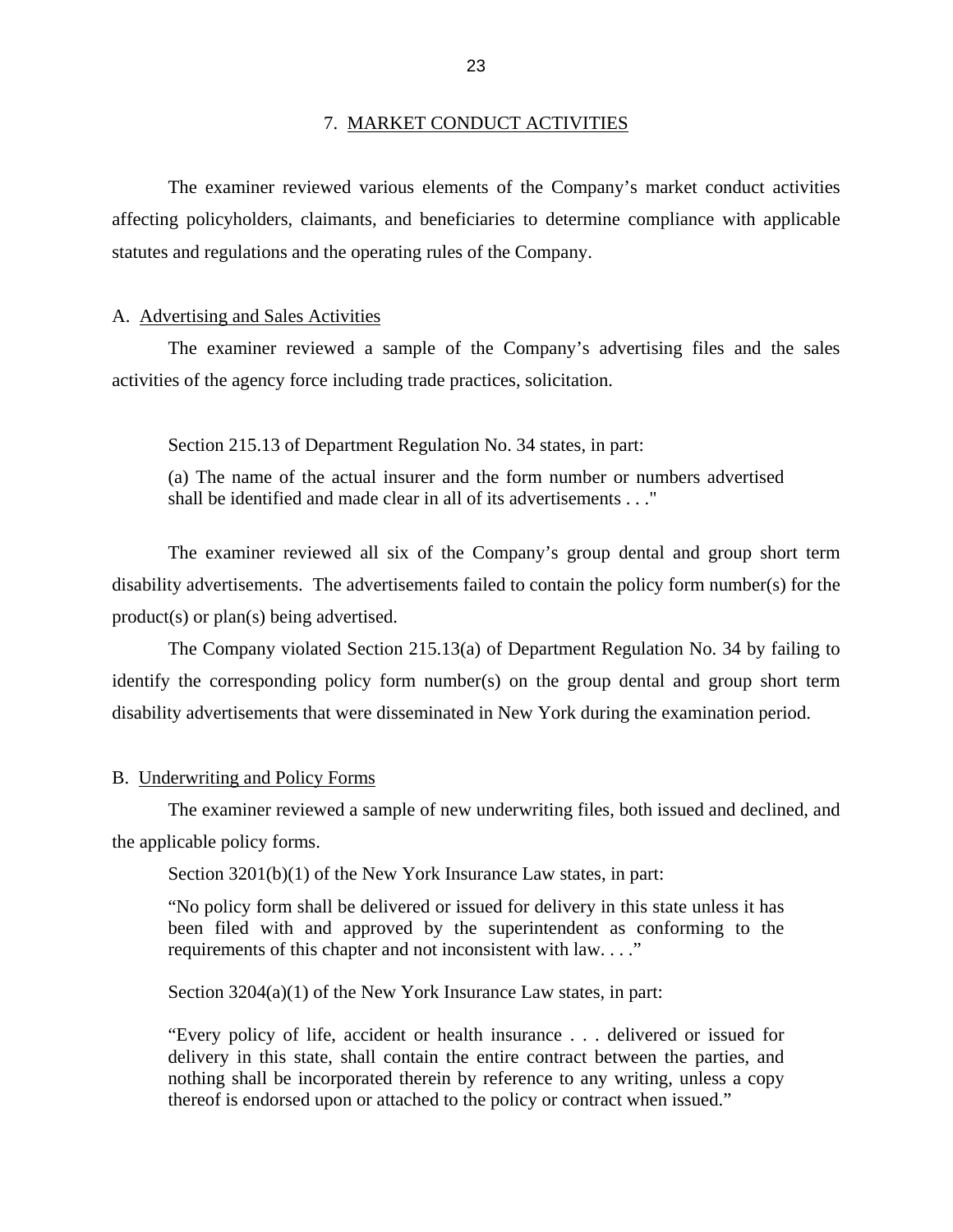<span id="page-26-0"></span>Section 3221(a)(6) of the New York Insurance Law states, in part:

"(a) No policy of group or blanket accident and health insurance shall, except as provided in subsection (d) hereof, be delivered or issued for delivery in this state unless it contains in substance the following provisions . . .

(6) That the insurer shall issue either to the employer or person in whose name such policy is issued, for delivery to each member of the insured group, a certificate setting forth in summary form a statement of the essential features of the insurance coverage and in substance the following provisions of this subsection."

The Company used enrollment form 70000 to enroll employee insureds in group dental plans issued in 2012 and 2013. Enrollment form 70000 was not approved for use in New York.

One of the Company's managing general agents, CT, used group enrollment form NL-NY-EF for the sale of the Company's SM insurance to two groups without delivering an actual policy contract or certificate. Enrollment form NL-NY-EF was not approved for use in New York.

The Company violated Section  $3201(b)(1)$  of the New York Insurance Law by using a policy forms that were not approved by the Department for use in New York.

In addition, the sole evidence of coverage provided to the groups of the SM policies used by CT consisted of a brochure and the cancelled check for premium payment.

The Company violated Section 3204(a)(1) of the New York Insurance Law by failing to deliver a policy containing the entire contract between the group and the insurer.

The Company violated Section 3221(a)(6) of the New York Insurance Law by failing to deliver to the groups, for delivery to each covered student, a certificate setting forth, in summary form, a statement of the essential features of the insurance coverage.

#### C. Treatment of Policyholders

The examiner reviewed a sample of various types of claims. The examiner also reviewed the various controls involved, checked the accuracy of the computations and traced the accounting data to the books of account.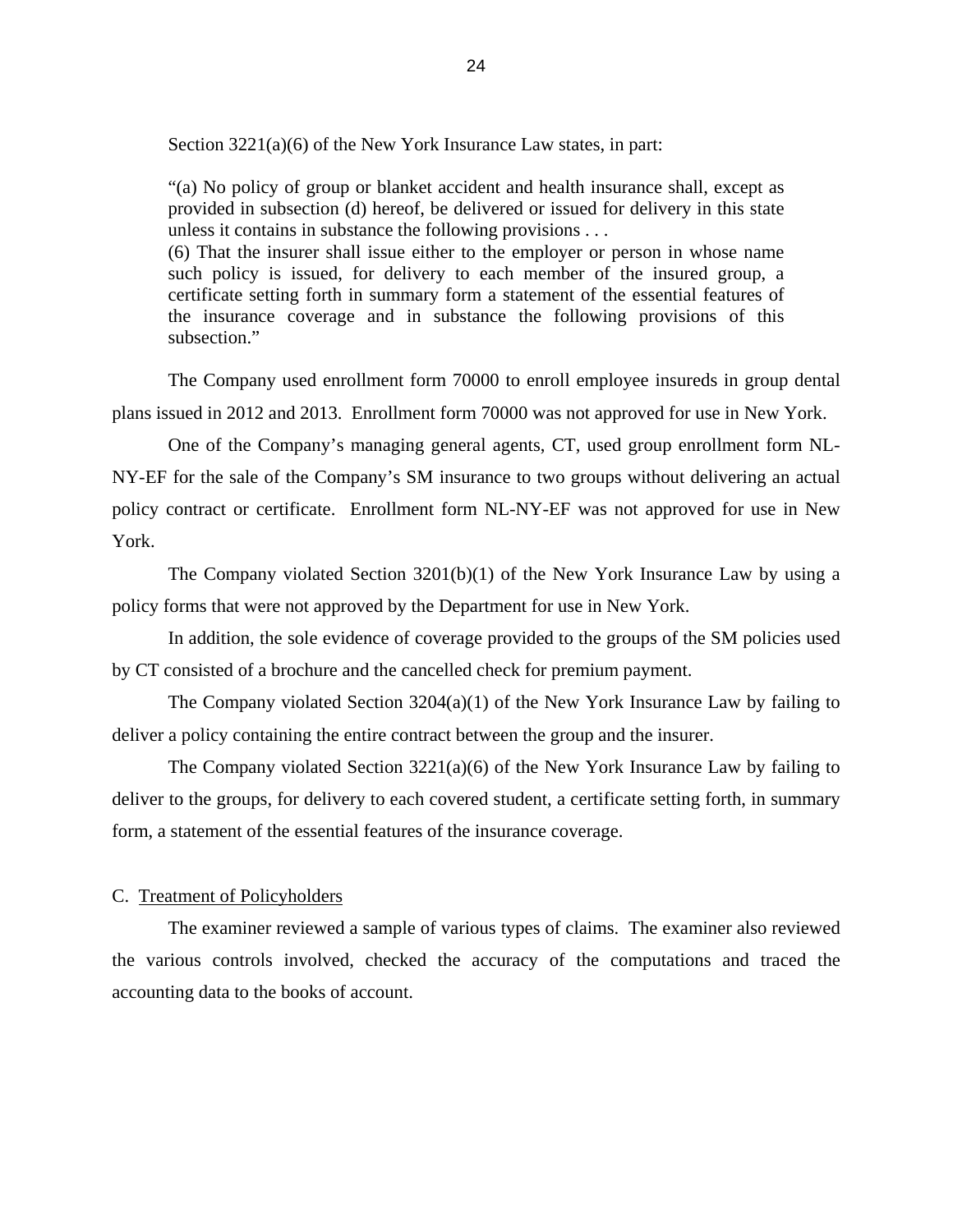Section 3234 of the New York Insurance Law states, in part:

"(a) Every insurer . . . is required to provide the insured or subscriber with an explanation of benefits form in response to the filing of any claim under a policy or certificate providing coverage for hospital or medical expenses . . .

(b) The explanation of benefits form must include at least the following . . .

(7) a telephone number or address where an insured or subscriber may obtain clarification of the explanation of benefits, as well as a description of the time limit, place and manner in which an appeal of a denial of benefits must be brought under the policy or certificate and a notification that failure to comply with such requirements may lead to forfeiture of a consumer's right to challenge a denial or rejection, even when a request for clarification has been made. . . ."

The examiner's review of claims included an analysis of the Explanation of Benefits ("EOB") forms sent to subscribers and/or providers. An EOB is an important link between the subscriber, provider, and the insurance company. It should clearly communicate to the subscriber and/or provider that the Company has processed a claim and how that claim was processed. It should clearly describe the charges submitted, the date the claim was received, the amount allowed for the specific services rendered and show any balance owed the provider. It should also serve as the necessary documentation to recover any money from coordination of benefits with other insurance carriers.

Meritain Health, Inc. ("Meritain"), a Third Party Administrator ("TPA"), processes all of the Company's dental claims and is responsible for producing the EOBs for such claims. There were 182 dental claims processed in 2012 and 105 claims processed through July 2013 for New York subscribers.

The examiner's review of EOBs mailed to group dental insureds and group dental providers for claims processed during 2012 and through August 1, 2013 did not contain information identifying the time limit, place and manner in which an appeal of a denial of benefits may be made and a notification that failure to comply with such requirements may lead to forfeiture of a consumer's right to challenge a denial or rejection, even when a request for clarification has been made. All EOBs processed by Meritain prior to August 2013 were deficient.

Failure to provide this disclosure could result in insureds or subscribers not availing themselves of their right to challenge a claim payment denial or rejection.

The Company violated Section 3234(b)(7) of the New York Insurance Law by failing to provide the time limit, place and manner in which an appeal of a denial of benefits must be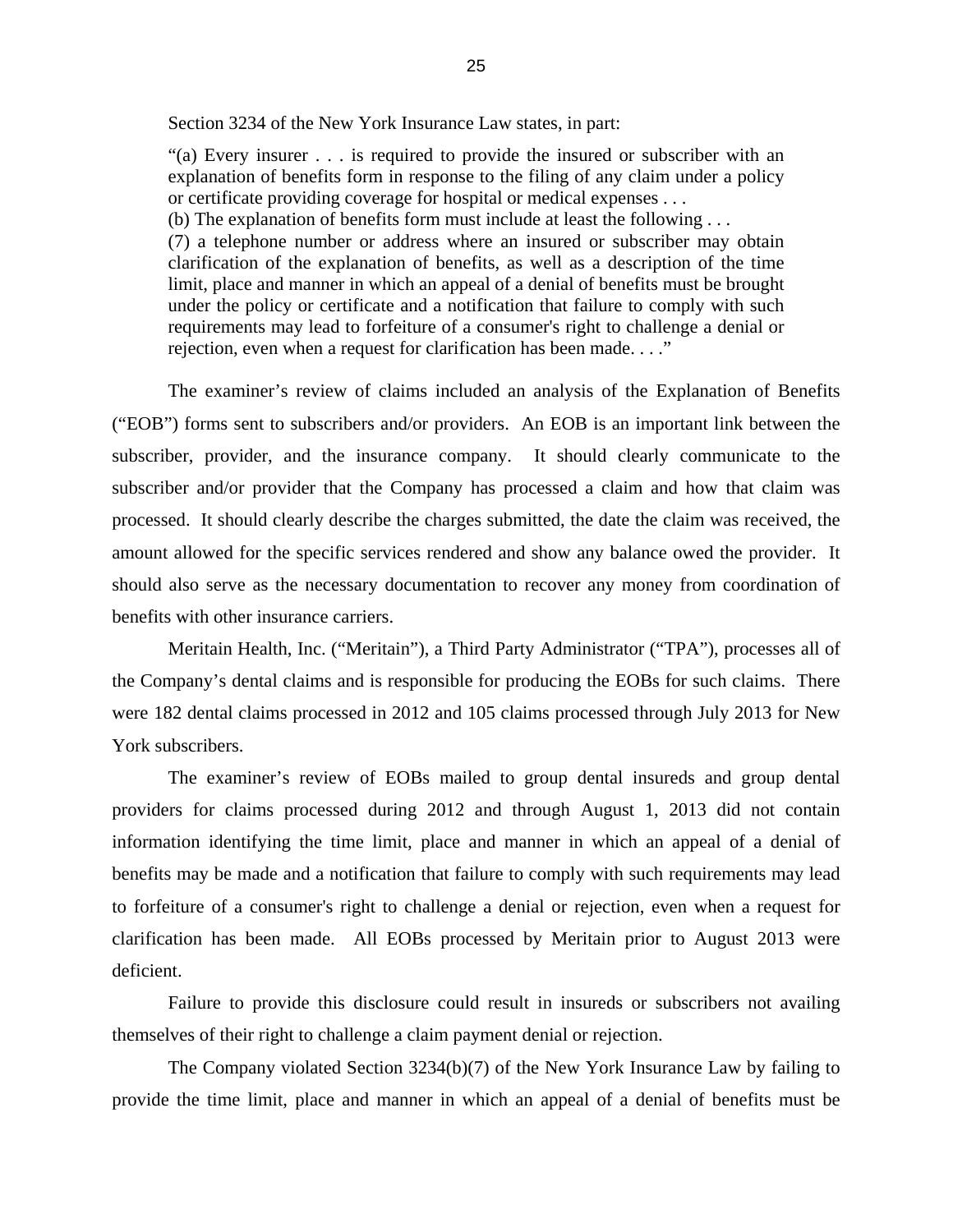brought under the policy or certificate and a notification that failure to comply with such requirements may lead to forfeiture of a consumer's right to challenge a denial or rejection.

The examiner recommends that the Company revise the EOB to include detailed information about the appeals procedures for the dental plan.

Section 4235(h) of the New York Insurance Law states, in part:

"(1) Each domestic insurer and each foreign or alien insurer doing business in this state shall file with the superintendent its schedules of premium rates, rules and classification of risks for use in connection with the issuance of its policies of group accident, group health or group accident and health insurance, and of its rates of commissions, compensation or other fees or allowances to agents and brokers pertaining to the solicitation or sale of such insurance and of such fees or allowances, exclusive of amounts payable to persons who are in the regular employ of the insurer, other than as agent or broker to any individuals, firms or corporations pertaining to such class of business, whether transacted within or without the state.

(2) An insurer may revise such schedules from time to time, and shall file such revised schedules with the superintendent.

(3) No insurer shall issue any policy of group accident, group health or group accident and health insurance the premium rate under which for the first policy year is less than that determined by the schedules of such insurer as then on file with the superintendent; nor shall it pay to the agent or agents or to a broker or brokers for the solicitation or sale of such policy or for any other purpose related to such policy any commission, compensation or other fees or allowances in excess of that determined on the basis of the schedules of such insurer as then on file with the superintendent; nor shall such insurer pay for services pertaining to the service or administration thereof to any individual, firm or corporation any fees, commissions or allowances in excess of that determined on the basis of the schedules of such insurer as then on file with the superintendent or for such services not rendered in behalf of such insurer; provided, however, that nothing contained herein shall apply to or affect the computation of dividends or experience rating credits. . . ."

The examiner reviewed a sample of group underwriting files, detailed premium, claim and reinsurance bordereaux records related to group EMEL policies that were produced by ISU during the examination period. The acquisition costs for two of the five EMEL policies issued during the examination period exceeded the maximum total expense assumptions on file with the Department for policies issued using policy form CLXPOL.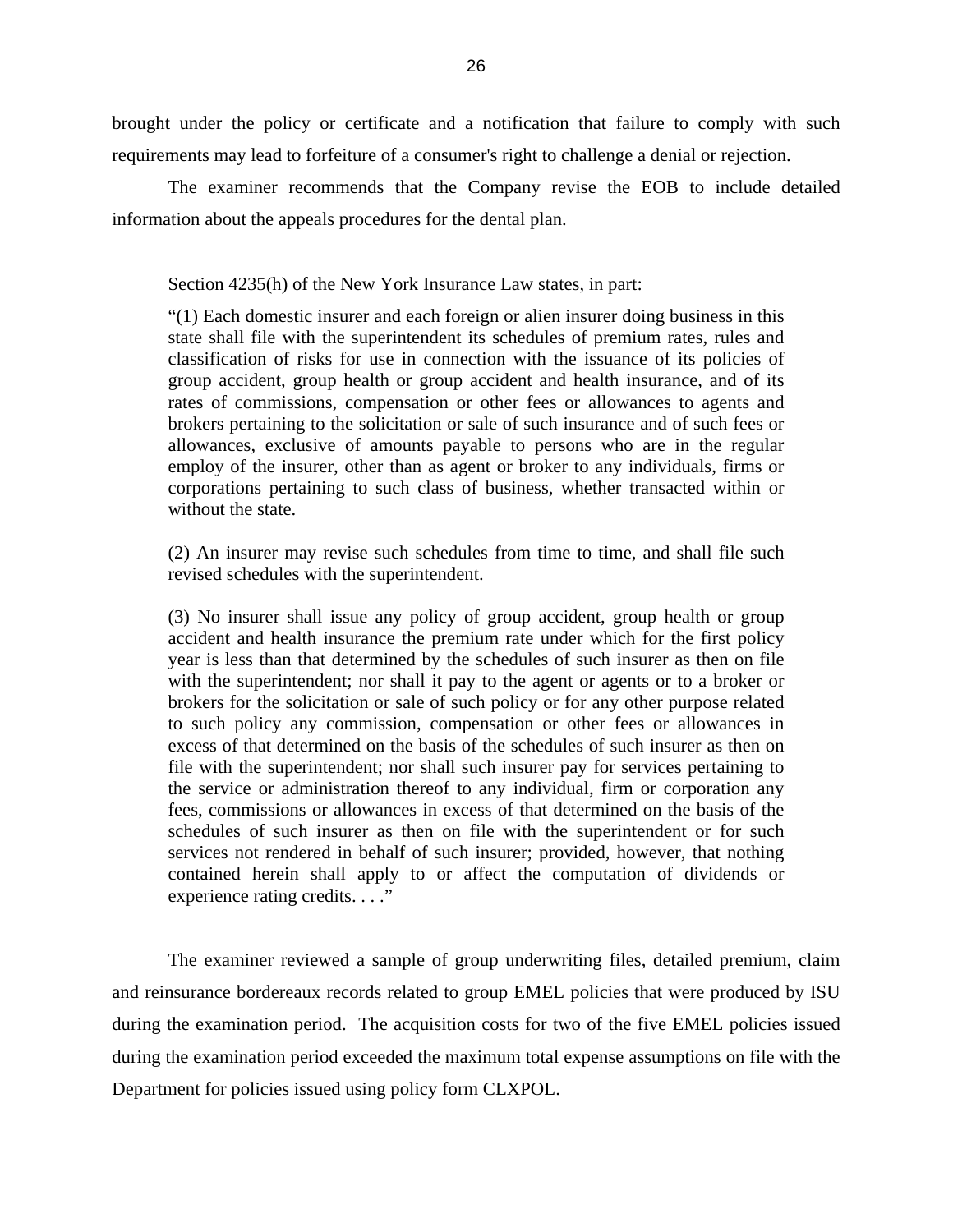<span id="page-29-0"></span>The examiner also reviewed a sample of group underwriting files, detailed premium, claim and reinsurance bordereaux records related to SM policies that were produced by CT during the examination period. The Company paid CT an administrative or managing general agent fee for the administration of its SM plans for policies issued using policy forms NLH-200(2011), NLH2011-100, NLHSA1-11 and NLHSP1-2011(NY). Administrative expenses were not described in the schedule of fees, commissions and allowances on file with the Department for these policy forms.

In addition, the Company paid three producers a commission between 15% and 20% on the NLHSA1-11 plans. This commission rate exceeded the maximum allowable commission rate of 14% on file with the Department for this policy form.

The Company violated Section 4235(h)(3) of the New York Insurance Law by exceeding the maximum expense assumption limits on file with the Department, paying administrative expenses that were not on file with the Department and paying commissions that exceeded the maximum allowable commission rate on file with the Department.

#### 8. INTERNAL AUDIT

Section 1202(b)(2) of the New York Insurance Law states, in part:

"The board of directors of a domestic life insurance company shall establish one or more committees comprised solely of directors who are not officers or employees of the company or of any entity controlling, controlled by, or under common control with the company and who are not beneficial owners of a controlling interest in the voting stock of the company or any such entity. Such committee or committees shall have responsibility for . . . reviewing the company's financial condition, the scope and results of the independent audit and any internal audit . . ."

Internal audit is an integral part of corporate governance that also includes the audit committee, the board of directors, senior management and the external auditors. In particular, internal auditors and audit committees are mutually supportive. Consideration of the work of internal auditors is essential for the audit committee to gain a complete understanding of the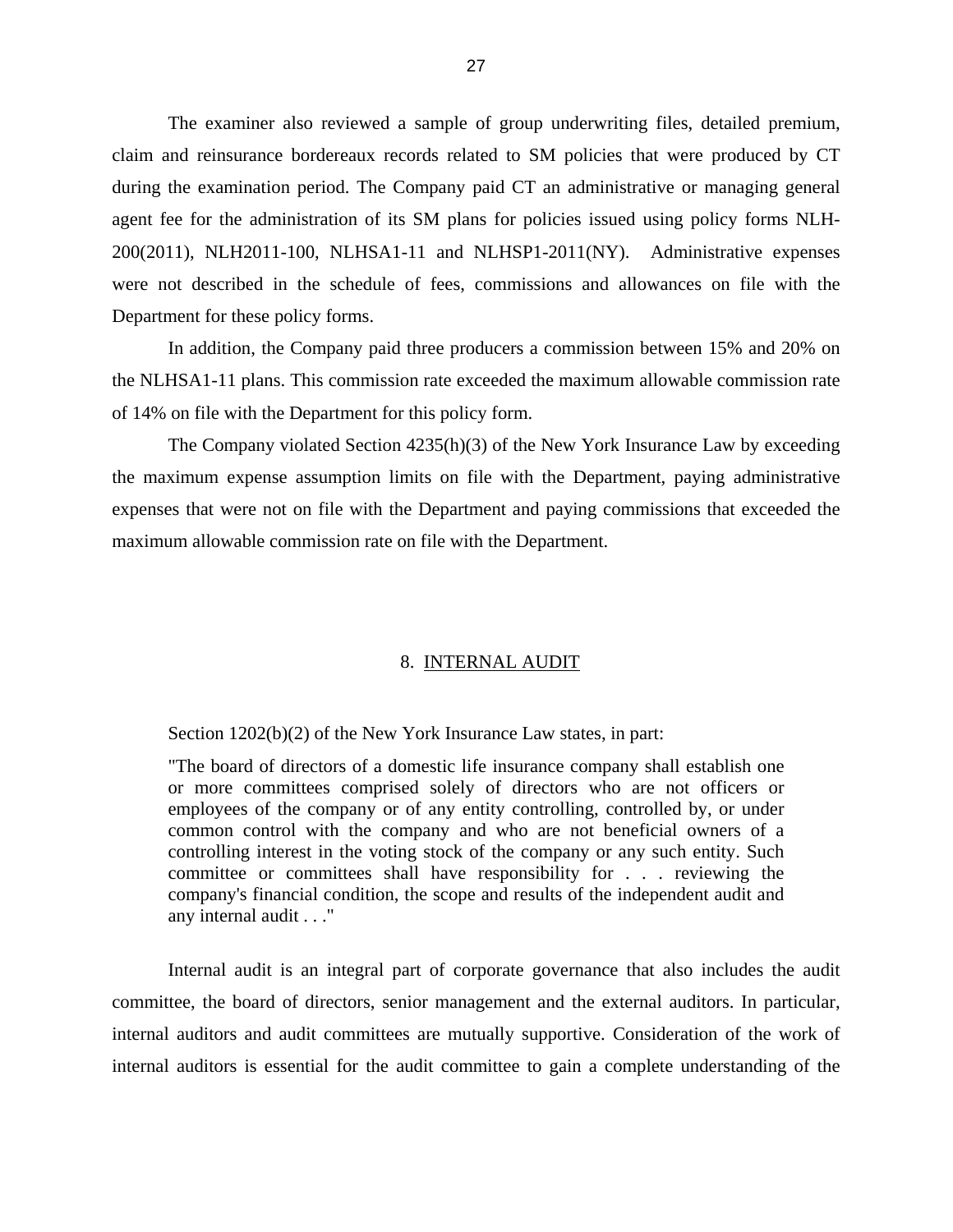Company's operations. Internal audit identifies strategic, operational and financial risks facing the organization and assesses controls put in place by management to mitigate those risks.

The Company does not have an independent audit function. The Corporate Audit Division of the ultimate parent, BCBSSC, provides internal audit services and support. During the examination period, there were no internal audits conducted on the Company's operations. A review of the Company's board of director and audit committee minutes corroborate that no internal audits were performed on the Company during the examination period and no reporting was made with regard to audits conducted on affiliates or non-affiliates that performed business processes on behalf of the Company. The minutes also indicate that neither the Company's audit committee nor board of directors were involved in planning the scope of the BCBSSC internal audits or internal audit plan.

The examiner recommends that the Company, the Corporate Audit Division of BCBSSC, and the Company's board of directors take measures to ensure that Company policies and transactions are taken into account when performing audits of shared services within the BCBSSC group of companies.

The examiner recommends that the Company implement a process to require regular reporting to the Company's audit committee of the scope and results of internal audits conducted by the Corporate Audit Division of BCBSSC that have an impact on the Company.

Department Regulation No. 120, states in part:

#### "33.0 Preamble

Some insurance companies have entered into contracts with individuals or organizations, commonly referred to as managing general agents or managers, to manage all or part of their insurance business. This may represent a shifting of an insurance company's responsibilities to a person, firm, association or corporation outside of its organization. This Part is promulgated because the Department of Financial Services is concerned that such delegation of authority has been subject to abuses detrimental to both insurance companies and insureds . . .

#### 33.2 Definitions

As used in this Part, the following terms shall have the following meanings . . .

(c) Managing general agent (MGA) means any person, firm, association or corporation that:

(1) manages all or part of the insurance business of an insurer (including the management of a separate division, department or underwriting office);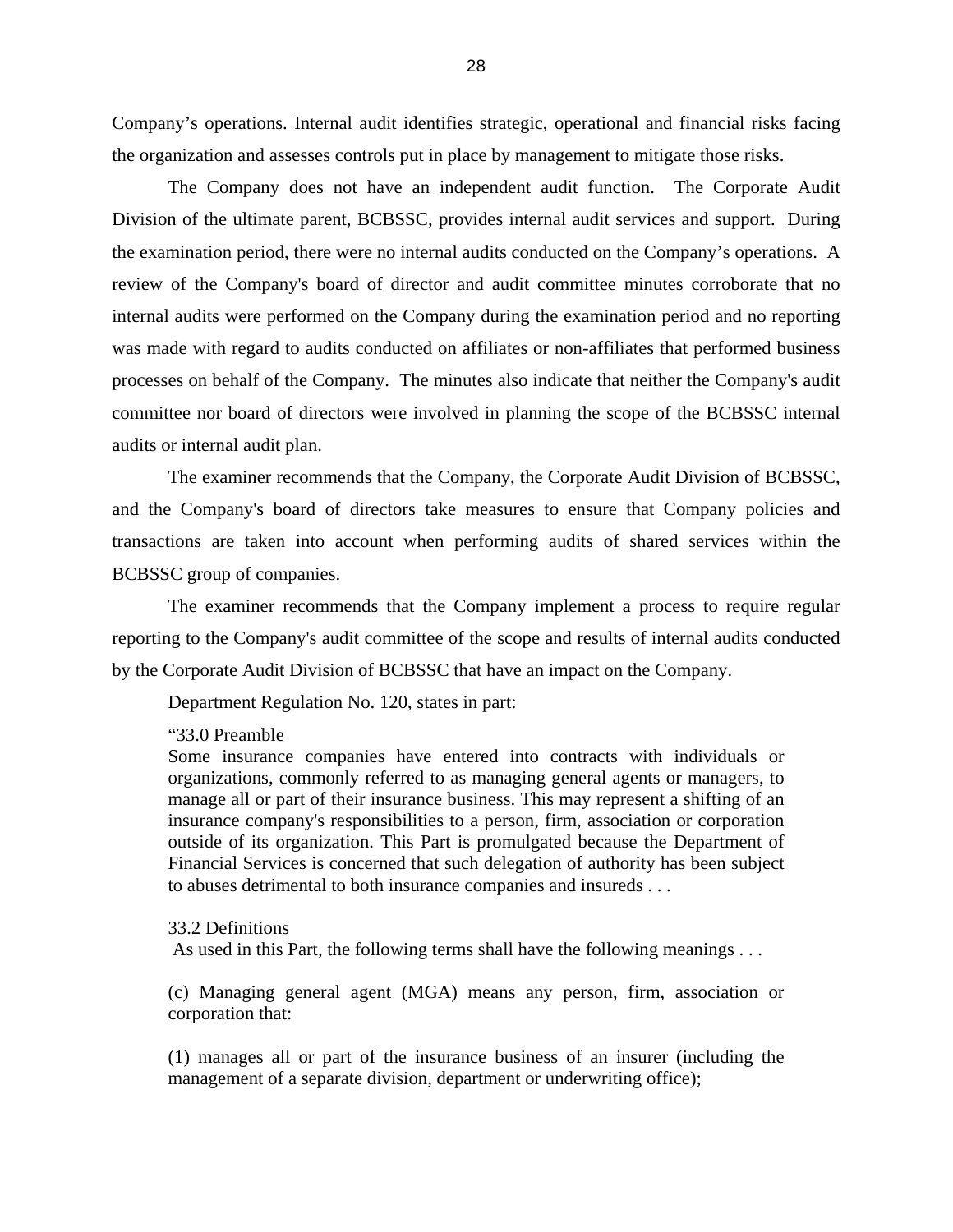$(2)$  acts as an insurance agent as defined in section 2101(a) of the Insurance Law for such insurer, whether known as a managing general agent, manager, or other similar term, or acts as an insurance broker as defined in section 2101(c) of the Insurance Law; and

(3) with or without the authority, either separately or together with affiliates, produces, directly or indirectly, and accept or reject risks on behalf of the insurer (underwrites) an amount of gross direct written premium equal to or more than five percent of the policyholder surplus as reported in the last annual statement of the insurer in any one quarter or year together with one or more of the following activities related to the business produced:

(i) Adjusts or pays claims in excess of \$25,000, or

(ii) Negotiates reinsurance on behalf of the insurer . . .

33.6 Duties of insurers . . .

(c) The insurer shall at least semi-annually conduct an on-site review of the underwriting and claims processing operations of the MGA . . ."

The Company relies on managing general agents ("MGAs") to manage its Specialty Markets insurance operations in New York. CT is a MGA for the Company's SM block of insurance and ISU is an MGA for the Company's EMEL business.

During the examination period and through the end date of examination field work, the Company did not conduct any on-site review of the underwriting and claims processing operations outsourced to CT and the Company did not conduct on-site reviews of the underwriting and claims processing operations outsourced to ISU semi-annually. The Company only conducted two internal audits on ISU during the examination period, one was performed in 2010 and the other in 2012.

The Company violated Section 33.6(c) of Department Regulation No. 120 by failing to conduct on-site reviews of the underwriting and claims processing operations outsourced to MGAs at least semi-annually.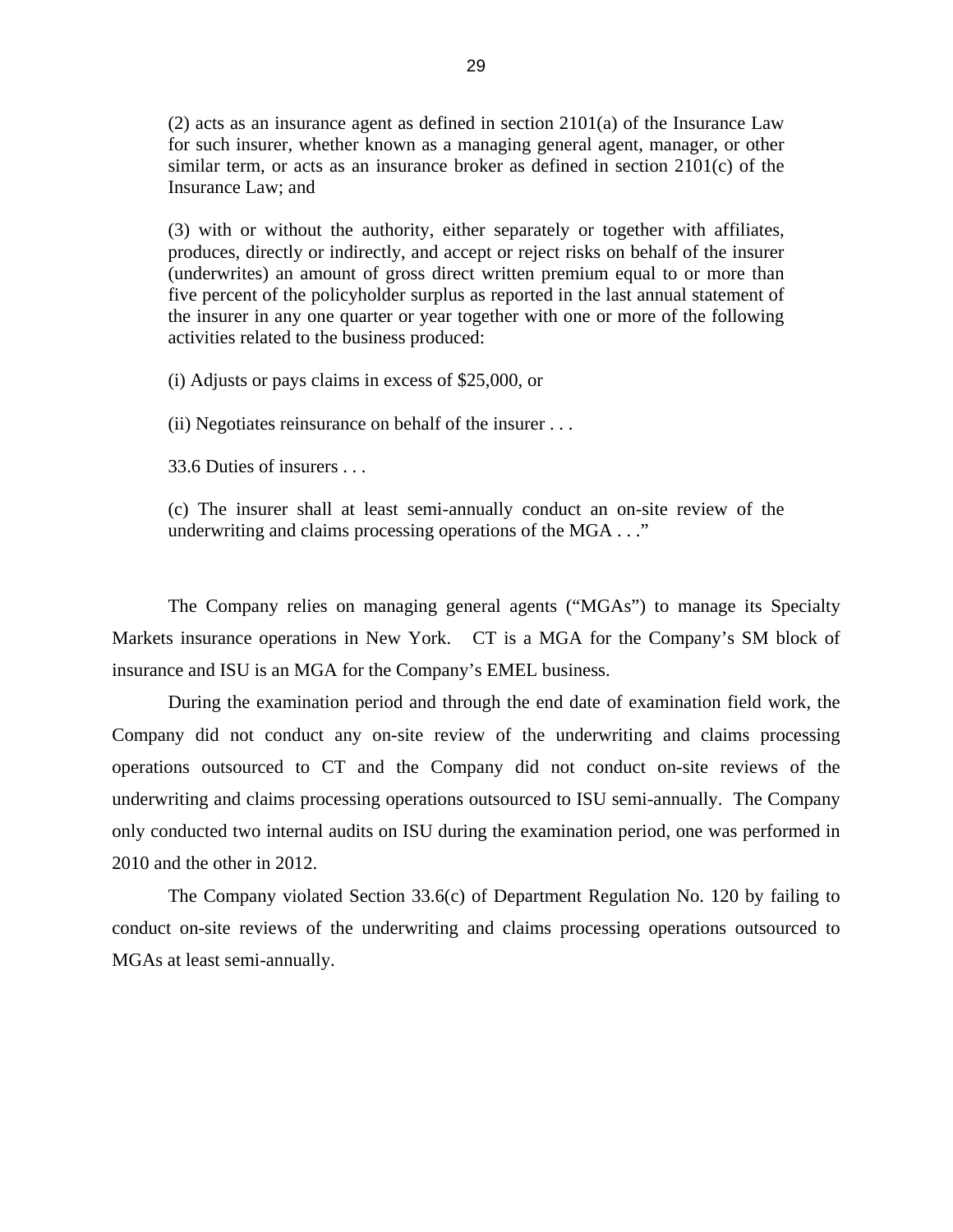#### 9. ELECTRONIC RECORDS

<span id="page-32-0"></span>The examiner requested policy level data files for accident and health policies that were issued, in force or terminated, as well as claims paid, denied or pending during the examination period. In addition to requesting data files, reconciliations to support the totals in the data files to the amounts reflected in the various policy exhibits and schedules of the Company's filed annual statements for the examination period, were requested for verification of the integrity of the data.

The issued and in force policy data files provided could not be reconciled to the certificates and premiums in force reported in the Exhibit of Number of Policies for Accident and Health Insurance or to the premiums written, premiums earned, number of policies and certificates, or the number of covered lives as reported in the Accident and Health Policy Experience Exhibit of the Supplement to the Annual Statement.

The examiner recommends that the Company develop and implement effective procedures to ensure that it can produce policy level detail that can be reconciled to the various policy exhibits reported in the Company's filed annual statements.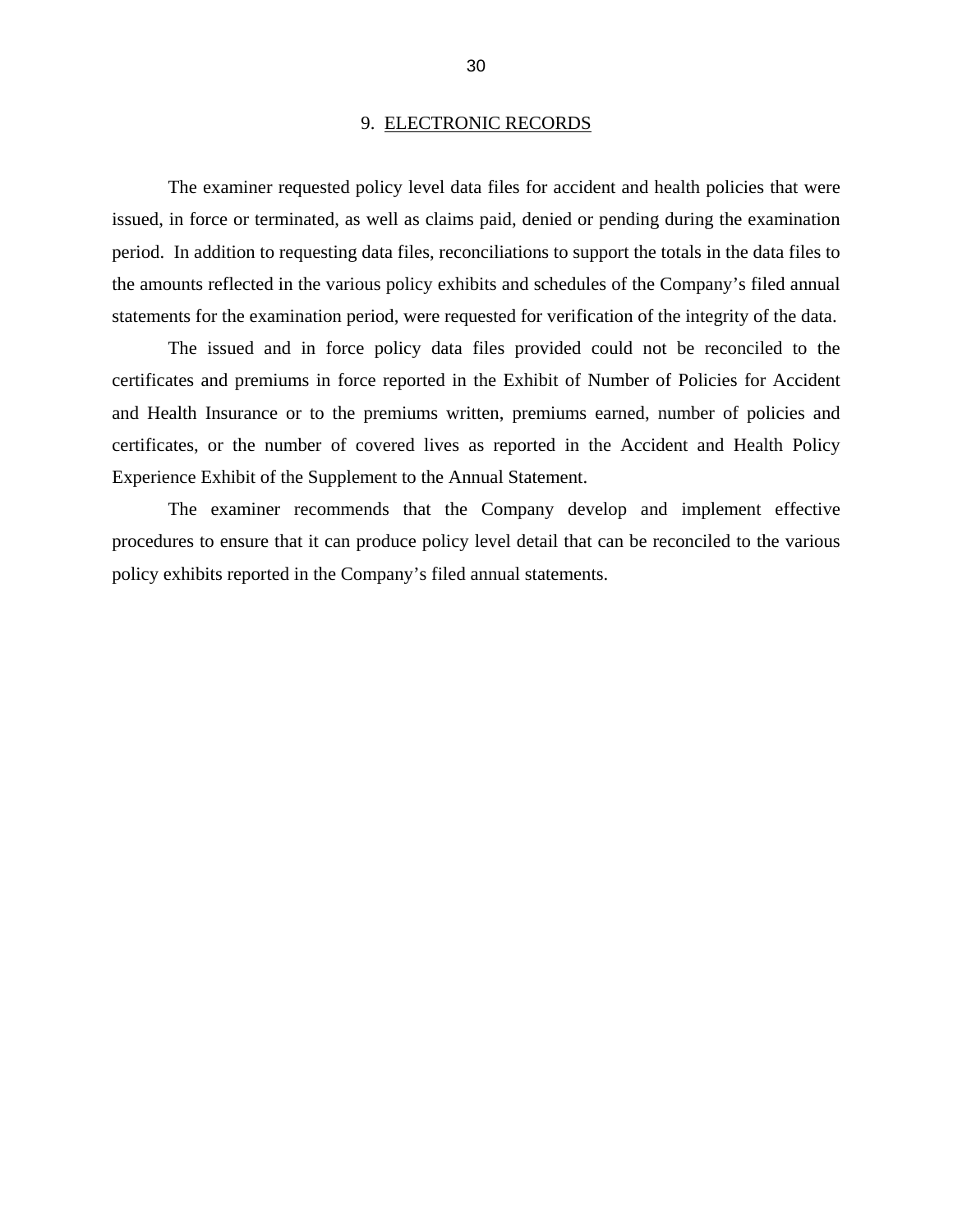## 10. SUMMARY AND CONCLUSIONS

Following are the violations and recommendations contained in this report:

| Item         | Description                                                                                                                                                                                                                                                                                                                                                                                                                                     | Page $No(s)$ . |
|--------------|-------------------------------------------------------------------------------------------------------------------------------------------------------------------------------------------------------------------------------------------------------------------------------------------------------------------------------------------------------------------------------------------------------------------------------------------------|----------------|
| A            | The examiner recommends that the Company provide notice to the<br>Superintendent of any surplus contribution from the Company's parent.                                                                                                                                                                                                                                                                                                         | 9              |
| B            | The Company violated Section $1505(d)(3)$ of the New York Insurance<br>Law by receiving services from affiliates on a regular and systematic<br>basis without notifying the Superintendent in writing of its intention to<br>enter into any such transaction.                                                                                                                                                                                   | 9              |
| $\mathsf{C}$ | The examiner recommends that the Company enter into written<br>contracts for all transactions between affiliates and notify the<br>Superintendent in writing of its intention to enter into any such<br>transactions.                                                                                                                                                                                                                           | 9              |
| D            | The Company violated Section 325(a) of the New York Insurance Law<br>by failing to maintain its charter, by-laws and books of account at its<br>principal office in this state.                                                                                                                                                                                                                                                                 | 12             |
| E            | The examiner recommends that the Company comply with the terms of<br>their Services Agreement with Companion by instituting a process<br>whereby copies of the Company's corporate records (charter, by-laws,<br>minutes, etc.) and records constituting the Company's books of account<br>are forwarded to the Company on a monthly basis and maintained in an<br>accessible medium at the Company's principal office in Amherst, New<br>York. | 12             |
| $\mathbf{F}$ | The examiner recommends that the Company comply with the terms of<br>their Services Agreement with Companion by establishing a permanent<br>computer terminal(s) at the Company's home office in Amherst, New<br>York which would be linked to the electronic system that generates the<br>electronic records that constitute the Company's books of account.                                                                                   | 12             |
| G            | The Company violated Section $1202(b)(2)$ of the New York Insurance<br>Law by failing to have its independent committee recommend the<br>selection and evaluate the performance of employees deemed to be<br>principal officers of the Company and by failing to recommend to the                                                                                                                                                               | 13             |

board of directors the compensation of such principal officers.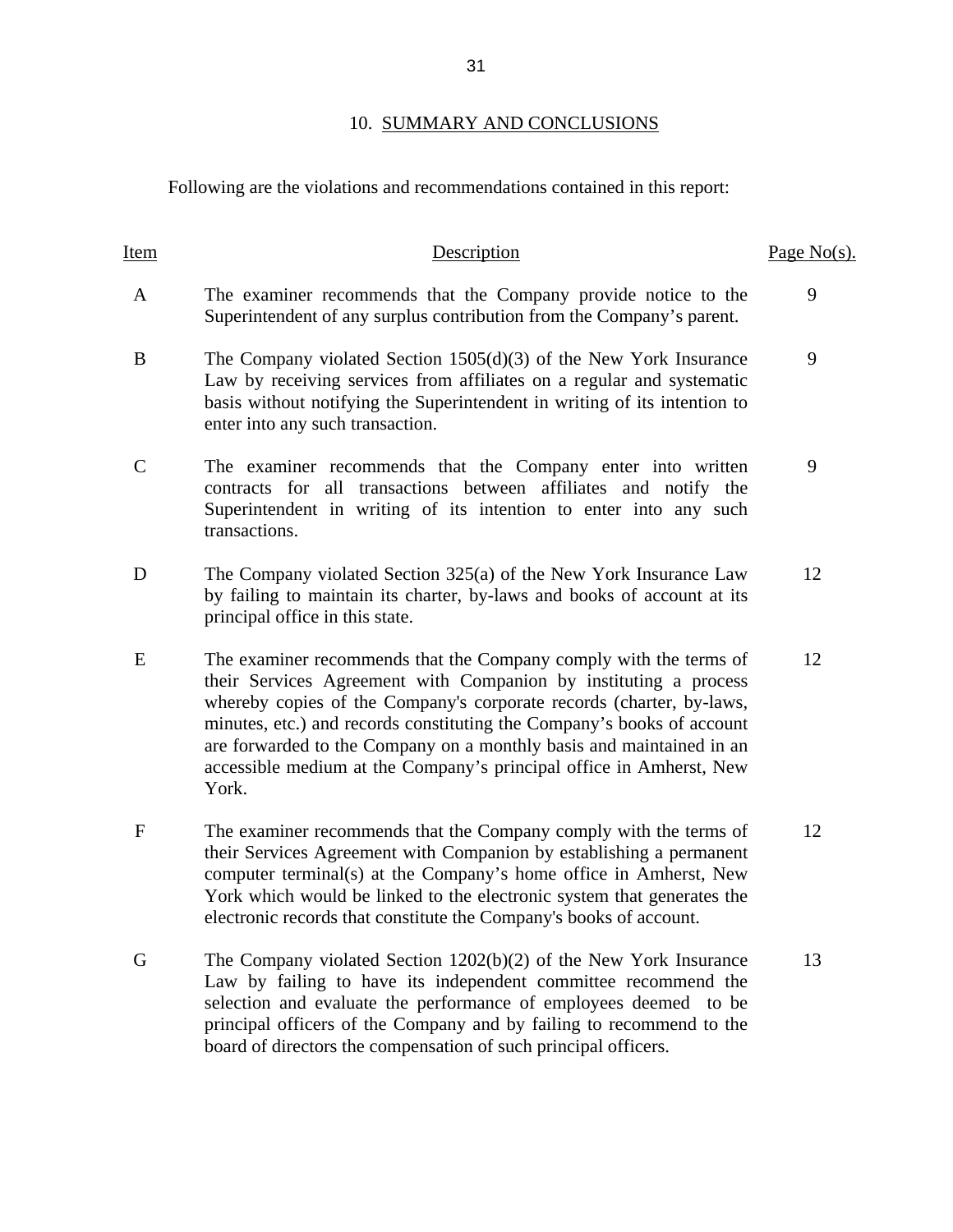| Item         | Description                                                                                                                                                                                                                                                                                                                                                                                | Page $No(s)$ . |
|--------------|--------------------------------------------------------------------------------------------------------------------------------------------------------------------------------------------------------------------------------------------------------------------------------------------------------------------------------------------------------------------------------------------|----------------|
| H            | The Company violated Section 4230(a) of the New York Insurance Law<br>by paying compensation to principal officers that was not authorized by<br>a vote of the board of directors of the Company.                                                                                                                                                                                          | 13             |
| $\mathbf I$  | The Company violated Section $1411(a)(1)$ of the New York Insurance<br>Law by making investments that were neither authorized nor approved<br>by its board of directors or a committee of the board.                                                                                                                                                                                       | 14             |
| $\mathbf J$  | The examiner recommends that the Company's board of directors<br>review and approve the Corporate Investment Policy.                                                                                                                                                                                                                                                                       | 14             |
| $\bf K$      | The Company violated Section 4206 of the New York Insurance Law by<br>failing to deposit securities with a par value totaling \$400,000 with the<br>State of New York for the benefit of all policyholders, claimants, or<br>creditors of the Company.                                                                                                                                     | 15             |
| L            | The Company violated Section 215.13(a) of Department Regulation No.<br>34 by failing to identify the corresponding policy form number(s) on the<br>group dental and group short term disability advertisements that were<br>disseminated in New York during the examination period.                                                                                                        | 23             |
| M            | The Company violated Section $3201(b)(1)$ of the New York Insurance<br>Law by using a policy forms that were not approved by the Department<br>for use in New York.                                                                                                                                                                                                                        | 24             |
| $\mathbf N$  | The Company violated Section $3204(a)(1)$ of the New York Insurance<br>Law by failing to deliver a policy containing the entire contract between<br>the group and the insurer.                                                                                                                                                                                                             | 24             |
| O            | The Company violated Section $3221(a)(6)$ of the New York Insurance<br>Law by failing to deliver to the groups, for delivery to each covered<br>student, a certificate setting forth, in summary form, a statement of the<br>essential features of the insurance coverage.                                                                                                                 | 24             |
| $\mathbf{P}$ | The Company violated Section $3234(b)(7)$ of the New York Insurance<br>Law by failing to provide the time limit, place and manner in which an<br>appeal of a denial of benefits must be brought under the policy or<br>certificate and a notification that failure to comply with such<br>requirements may lead to forfeiture of a consumer's right to challenge a<br>denial or rejection. | 25             |
| Q            | The examiner recommends that the Company revise the EOB to include<br>detailed information about the appeals procedures for the dental plan                                                                                                                                                                                                                                                | 26             |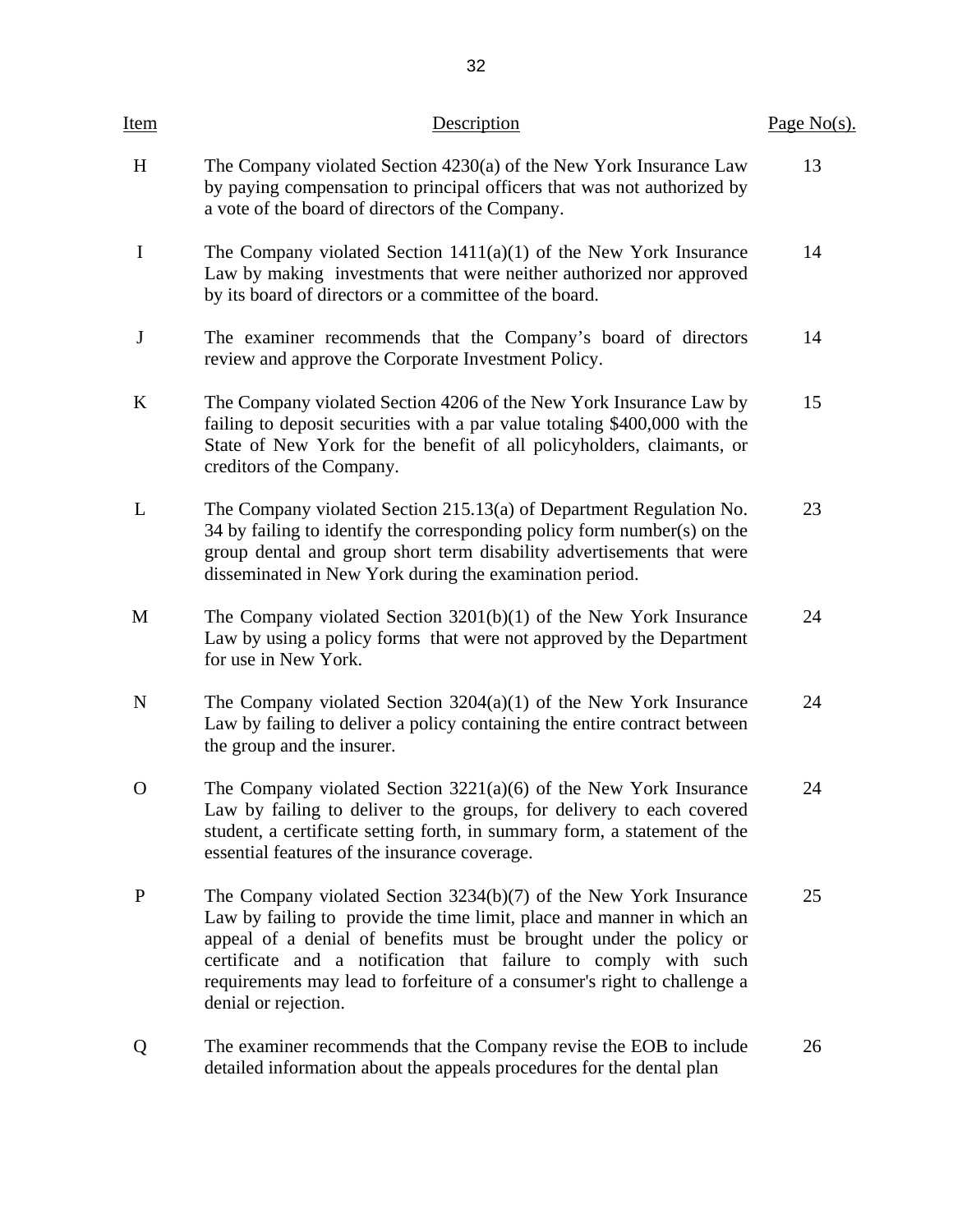| Item         | Description                                                                                                                                                                                                                                                                                                                                          | Page $No(s)$ . |
|--------------|------------------------------------------------------------------------------------------------------------------------------------------------------------------------------------------------------------------------------------------------------------------------------------------------------------------------------------------------------|----------------|
| $\mathbf{R}$ | The Company violated Section $4235(h)(3)$ of the New York Insurance<br>Law by exceeding the maximum expense assumption limits on file with<br>the Department, paying administrative expenses that were not on file<br>with the Department and paying commissions that exceeded the<br>maximum allowable commission rate on file with the Department. | 27             |
| S            | The examiner recommends that the Company, the Corporate Audit<br>Division of BCBSSC, and the Company's board of directors take<br>measures to ensure that Company policies and transactions are taken<br>into account when performing audits of shared services within the<br>BCBSSC group of companies.                                             | 28             |
| T            | The examiner recommends that the Company implement a process to<br>require regular reporting to the Company's audit committee of the scope<br>and results of internal audits conducted by the Corporate Audit Division<br>of BCBSSC that have an impact on the Company.                                                                              | 28             |
| U            | The Company violated Section 33.6(c) of Department Regulation No.<br>120 by failing to conduct on-site reviews of the underwriting and claims<br>processing operations outsourced to MGAs at least semi-annually.                                                                                                                                    | 29             |
| V            | The examiner recommends that the Company develop and implement<br>effective procedures to ensure that it can produce policy level detail that<br>can be reconciled to the various policy exhibits reported in the<br>Company's filed annual statements.                                                                                              | 30             |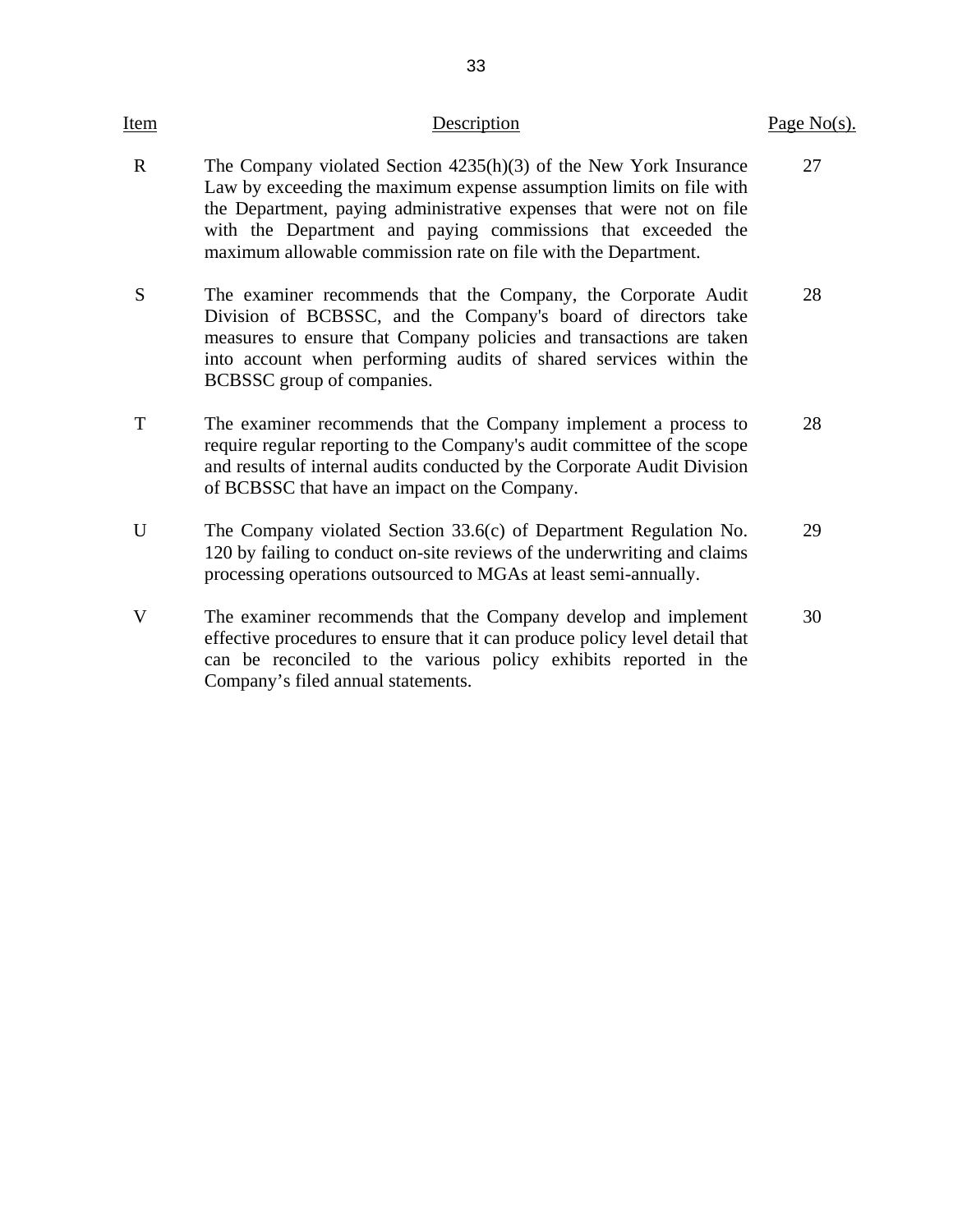Respectfully submitted,

l

 $\sqrt{s/2}$ 

Eden Sunderman Associate Insurance Examiner

STATE OF NEW YORK )  $)$ SS: COUNTY OF NEW YORK )

Eden M. Sunderman, being duly sworn, deposes and says that the foregoing report, subscribed by her, is true to the best of her knowledge and belief.

 $\frac{1}{\sqrt{S}}$ 

Eden Sunderman

Subscribed and sworn to before me

this day of